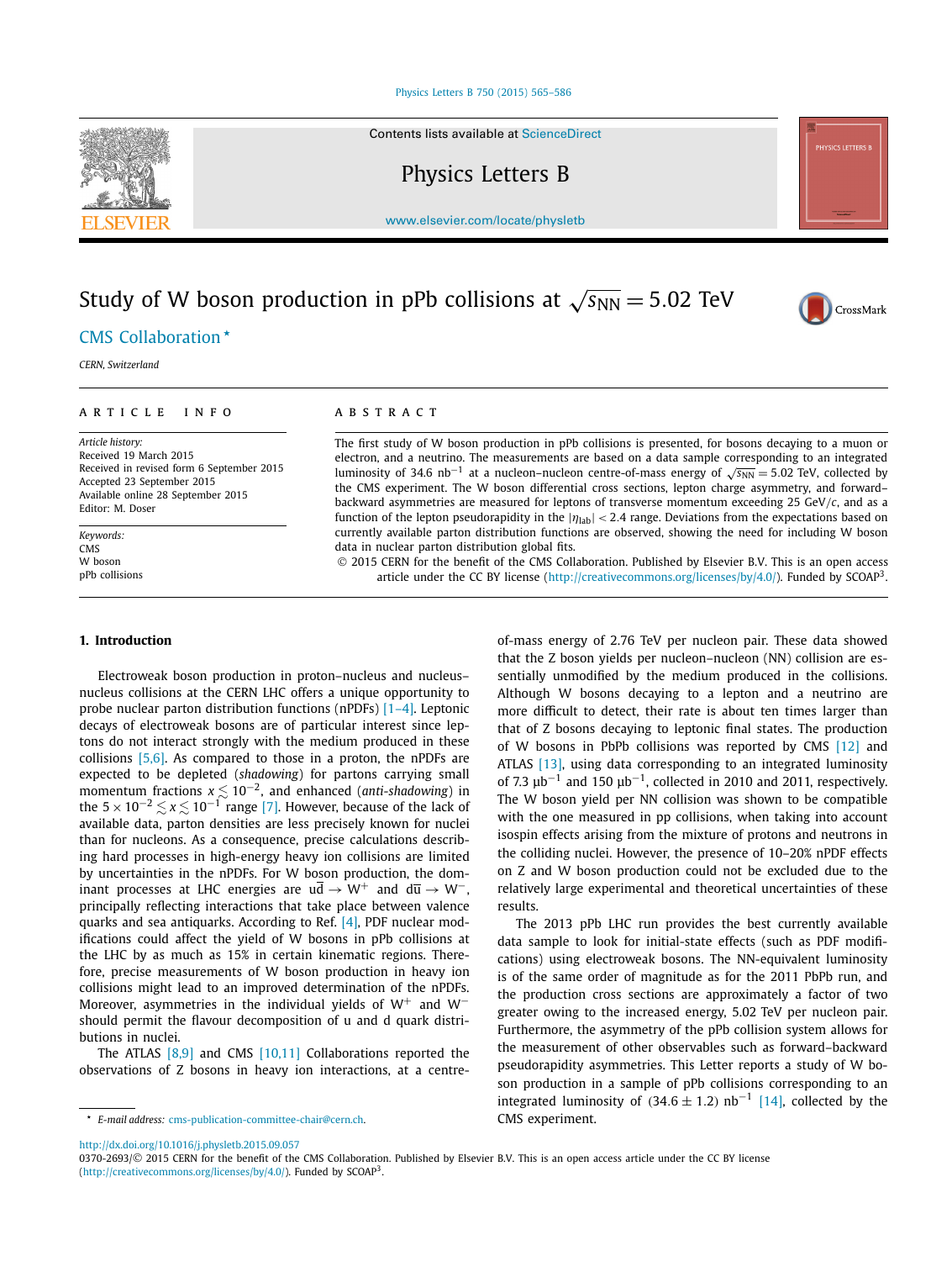#### **2. Experimental methods**

The direction of the proton beam was initially opposite to the positive direction of the CMS longitudinal axis [\[15\],](#page-6-0) and was reversed after 60% of the data were taken. The beam energies were 4 TeV for protons and 1.58 TeV per nucleon for lead nuclei, resulting in a centre-of-mass energy per nucleon pair of  $\sqrt{s_{NN}}$  = 5*.*02 TeV. As a result of the energy difference of the colliding beams, the NN centre-of-mass frame in pPb collisions was not at rest with respect to the laboratory frame. Massless particles emitted at pseudorapidity *η* in the NN centre-of-mass frame are detected at  $\eta_{\text{lab}} = \eta - 0.465$  (first proton beam orientation) and  $\eta_{\text{lab}} = \eta + 0.465$  (second proton beam orientation) in the CMS coordinate system, as defined in Ref. [\[15\].](#page-6-0) The results presented hereafter are expressed in the usual convention of the protongoing side defining the positive pseudorapidity. It coincides with the CMS convention in the second period of data taking, the first one being reversed before summing yields from the two beam configurations.

A detailed description of the CMS detector can be found else-where [\[15\].](#page-6-0) Its central feature is a superconducting solenoid of 6 m internal diameter, providing a magnetic field of 3.8 T. Within the field volume are the silicon pixel-and-strip tracker, a lead tungstate crystal electromagnetic calorimeter (ECAL), and a brass and scintillator hadron calorimeter (HCAL), each composed of a barrel and two endcap sections. The silicon tracker consists of 66 M pixel and 10 M strip sensor elements, and measures chargedparticle trajectories in the pseudorapidity range |*η*lab| *<* <sup>2</sup>*.*5. Outside of the solenoid, muons are detected in the  $|\eta_{lab}| < 2.4$  range, with gas-ionization detector planes based on three technologies: drift tubes, cathode strip chambers, and resistive-plate chambers. Electrons are identified in the ECAL, which is made of 75 848 lead tungstate crystals and covers |*η*lab| *<* <sup>1</sup>*.*48 in the barrel and  $1.48 < |\eta_{\rm lab}| < 3.00$  in the two endcap regions. The CMS apparatus also has extensive forward calorimetry, including two steel/quartzfiber Cherenkov hadron forward (HF) calorimeters, which cover the  $2.9 < |\eta_{lab}| < 5.2$  range. For online event selection, CMS uses a two-level trigger system.

Selection criteria similar to the ones developed in Ref. [\[16\]](#page-6-0) are applied to the pPb sample to remove events with electromagnetic, beam-gas, or multiple collisions (pileup). The W boson yields are corrected for the induced  $(4.0 \pm 0.5)$ % signal loss.

The primary signature of a W boson is a high transverse momentum  $(p_T)$  lepton. The current analysis is restricted to leptons of  $p_T$  greater than 25 GeV/*c*. The muon analysis is based on a sample triggered by requiring a single muon with  $p<sub>T</sub>$  above 12 GeV/*c*, while the electron analysis uses an ECAL-triggered sample with a transverse energy threshold of 15 GeV. Leptons are reconstructed with the same algorithms as in proton–proton collisions [\[17,18\],](#page-6-0) and standard selection criteria are applied, as in Refs. [\[12,19\].](#page-6-0) A special electron charge determination, as described in Ref. [\[20\],](#page-6-0) is used in order to reduce the electron charge misidentification to a sub-percent level. Events are reconstructed using particle-flow (PF) techniques [\[21,22\],](#page-6-0) which reconstruct and classify individual particles with an optimised combination of all subdetector information.

Two criteria are used to remove specific background sources. First, events with two oppositely charged leptons, with the second lepton  $p_T$  greater than 15 (10) GeV/*c* for muons (electrons) are removed, since they correspond to well-identified processes like Drell–Yan, Z boson or high- $p<sub>T</sub>$  quarkonium production. Second, the leptons are required to be isolated, in order to reduce the contamination coming from jet fragmentation. The energies of all PF candidates are summed within a cone centred around the lepton, with the exception of the lepton itself. The lepton is considered isolated if the total transverse energy in the cone is small compared to its transverse momentum. For muons, a cone of radius  $\Delta R = \sqrt{(\Delta \eta)^2 + (\Delta \phi)^2} = 0.3$  is used, where  $\Delta \eta$  and  $\Delta \phi$  are the pseudorapidity and azimuthal distances to the lepton. The candidate is rejected if the in-cone transverse energy is greater than 10% of the muon  $p_T$ . For electrons, a cone of  $\Delta R = 0.4$  is used, and only particles with  $p_T$  greater than 1 GeV/ $c$  are summed, to reduce the underlying-event enhanced contribution. The electron candidate is rejected if the resulting transverse energy is greater than 11.5% (9.5%) of the electron  $4p<sub>T</sub>$ , for the ECAL barrel (endcaps).

An important characteristic of events containing a W →  $\ell v$  decay is the missing transverse energy  $(\not{E}_T)$  associated with the undetected neutrino. It is computed as the magnitude of the vectorial sum of transverse momenta of all the PF candidates in the event. The analysis is performed using ten lepton pseudorapidity bins, each 0.5 wide except for the most forward and backward regions  $(2 < |\eta_{\text{lab}}| < 2.4)$ . After having applied the lepton selection criteria, examples of the resulting  $\sharp$ <sub>T</sub> distributions are shown in [Fig. 1](#page-2-0) for  $\mu^+$  and e<sup>+</sup>, in the most central (−0*.5 <*  $\eta_{\text{lab}}$  *<* 0*.*0) and furthest forward  $(2.0 < \eta_{\text{lab}} < 2.4)$  ranges. The distributions for other bins and for the negative leptons are similar.

To extract the number of events with a lepton coming from a W boson, binned fits of these distributions are performed, including the signal and main background contributions, in each *η*lab bin. The  $\not{E}_T$  shapes assumed for the electroweak processes, namely the  $W^{\pm} \rightarrow \ell^{\pm} \nu$  signal as well as background from  $W^{\pm} \rightarrow \tau^{\pm} \nu$  and  $Z \rightarrow \ell^+\ell^-$ , are determined by the simulations described hereafter, taking into account the acceptance and efficiency. Their relative normalization is given by the unmodified theoretical cross sections (as computed in Ref. [\[23\]\)](#page-6-0). A maximal 20% variation of the W*/*Z normalization ratio is taken into account, due to potentially different nuclear modifications of the Z and W bosons, and resulting in a 1–3% systematic uncertainty in the extracted W yields. The noticeable difference between the  $\vec{\mathbf{E}}$ <sub>T</sub> distributions for the  $Z \rightarrow e^+e^-$  and  $Z \rightarrow \mu^+\mu^-$  processes in the forward region (bottom plots of [Fig. 1\)](#page-2-0) results from the greater ECAL coverage allowing missed electrons with  $2.4 < |\eta_{\text{lab}}| < 3.0$  to be accounted for in the  $\not{E}_T$  calculation. The shape of the QCD multijet background is modelled by the functional form  $f(\cancel{F}_T) = (\cancel{F}_T + \cancel{F}_T)^0$ <sup> $\alpha$ </sup> exp $(\beta \sqrt{\cancel{F}_T + \cancel{F}_T^0})$ . It is shown to reproduce the  $\vec{\mathbf{F}}_T$  shape of data events containing non-isolated leptons, with the  $\sharp_{\tau}^0$ ,  $\alpha$ , and  $\beta$  parameters, which are observed to depend mildly and linearly on the cone/lepton transverse energy ratio. These fitted parameters are then extrapolated to the isolated lepton signal regime and the resulting function is used as the QCD background shape. The multijet background contribution is larger in the electron channel because the misidentified lepton rate is higher, particularly due to a contribution from photon-jet events. Contributions from other sources, such as tt production and high- $p_T$  quarkonia, were found to be negligible.

A small charge misidentification correction (less than 0.2%) is applied to the electron yields; this correction is negligible for muons. All fits are of good quality, as illustrated by the bottom panels of [Fig. 1](#page-2-0) that show the ratio of the data to the fit outcome. The observed numbers of leptons coming from W boson decays over the entire pseudorapidity range are:  $11\,660 \pm 111 \mu^+$ ,  $9459 \pm 99$   $\mu^-$ ,  $9892 \pm 116$  e<sup>+</sup>, and  $7872 \pm 101$  e<sup>-</sup>, where the uncertainty is statistical, determined by the fit procedure.

In order to correct for inefficiencies in the lepton trigger, reconstruction, and selection, the electroweak processes <sup>W</sup> → *ν* have been simulated using the PYTHIA 6.424 generator  $[24]$  with a mixture of pp and pn interactions corresponding to pPb collisions. The detector response to each PYTHIA signal event is simulated with Geant4 [\[25\]](#page-6-0) and then embedded in a minimum bias pPb background event. These background events are produced with the HIJING event generator  $[26]$  and passed through GEANT4 as well.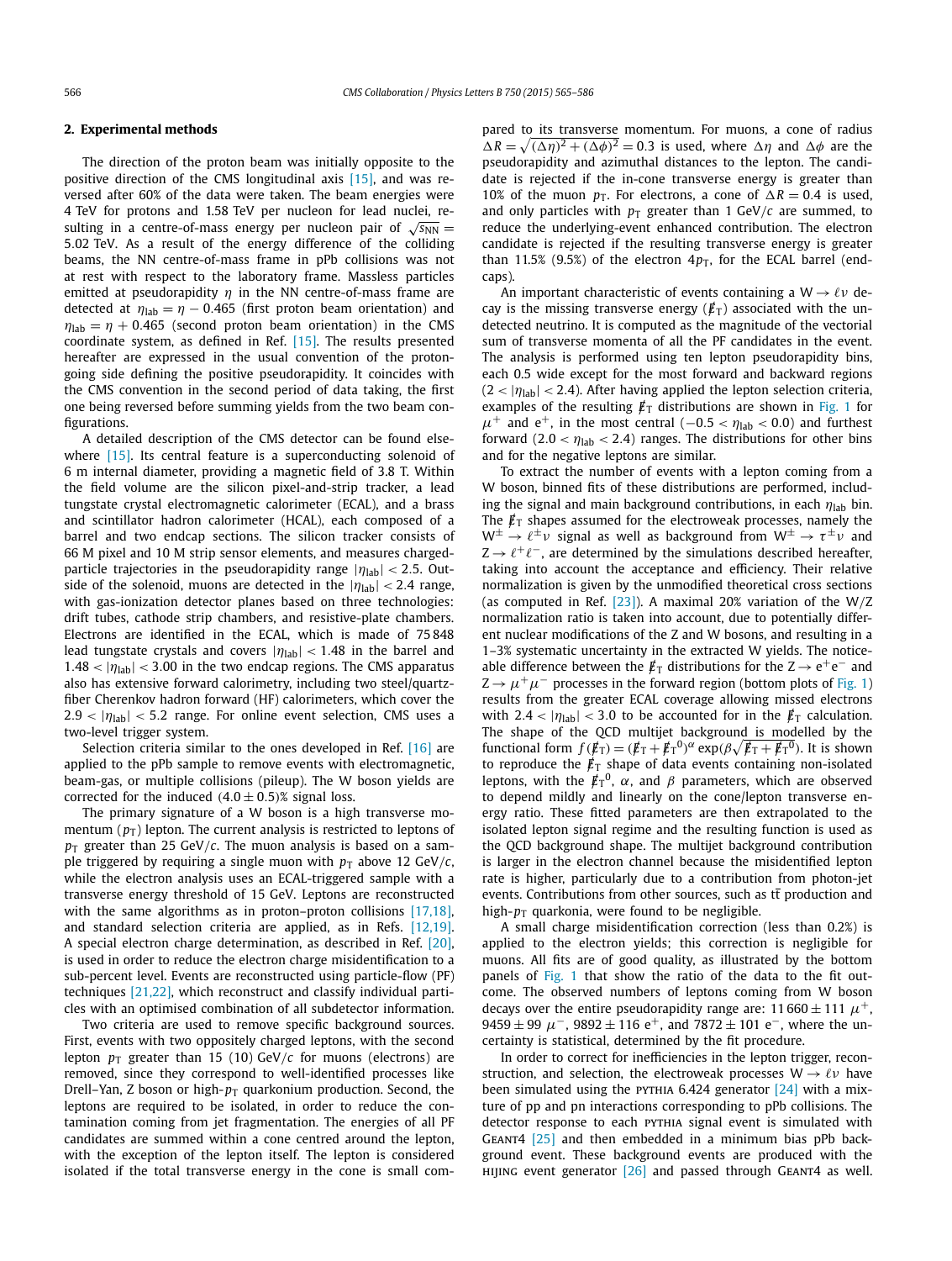<span id="page-2-0"></span>

Fig. 1. Missing transverse energy distribution for  $W^+ \rightarrow \mu^+ \nu$  (left) and  $W^+ \rightarrow e^+ \nu$  (right) events within the  $-0.5 < \eta_{\rm lab} < 0.0$  (top) and 2.0 <  $\eta_{\rm lab} < 2.4$  (bottom) ranges. Binned fits to the data (red points) are performed with four contributions, stacked from bottom to top: multijet (QCD, blue), W<sup>+</sup>  $\rightarrow \tau^+ \nu$  (brown), Z  $\rightarrow \ell \ell$  (white) and <sup>W</sup><sup>+</sup> → +*ν* (yellow). The *η*lab regions are defined such that the proton is moving towards positive *η*lab values. Error bars represent statistical uncertainties. The lower panels display the data divided by the result of the fit, with the band representing the statistical uncertainties on the sum of the fit components, for each  $\mathbf{f}_T$  bin. (For interpretation of the references to color in this figure legend, the reader is referred to the web version of this article.)

Each simulation is done twice, once for each proton beam direction, and includes a boost to reproduce the 0.465 rapidity shift. The embedding is done at the level of detector hits, and the signal and background events share the same generated vertex location. The embedded event is then processed through the trigger emulation and the full event reconstruction chain. The resulting reconstructed events are then reweighted to match the distributions observed in data of the event vertex and activity (as measured in the HF calorimeters). The obtained efficiencies vary with *η*lab (with higher efficiencies at mid-rapidity), from 59% to 89% for muons, and from 51% to 84% for electrons.

The various components of the single-lepton efficiency are also directly computed from pPb data, using  $Z \rightarrow \ell \ell$  samples, and techniques described in Ref. [\[23\].](#page-6-0) These efficiencies are then compared to the corresponding efficiencies computed from simulations. In the case of trigger and reconstruction efficiencies, they are found to be consistent. The isolation criterion rejects more leptons in data, because the local activity of the underlying event is greater than in the simulation. To account for such discrepancies, the efficiency from  $W \rightarrow \ell \nu$  simulation is multiplied by correction factors, which are determined as the ratio of the single-lepton efficiencies measured in  $Z \rightarrow \ell \ell$  data to those estimated in simulations. The so-called "tag-and-probe" method used for this estimation is de-scribed in Ref. [\[27\].](#page-7-0) These correction factors are computed in bins of *η*lab and for positively and negatively charged muons separately. In the electron case, the low statistical precision motivates a correction factor estimated for electrons and positrons combined.

The total systematic uncertainty in the lepton yields is estimated by adding the different contributions in quadrature. The *η*lab-dependent sources of systematic uncertainty arise from the method used for the estimation of multijet background (0.1–2.0% for muons, 0.5–3.8% for electrons), the normalization of the electroweak background (1–3% for muons and electrons), the efficiency correction factors (2.2–7.5% for muons, 2.6–7.4% for electrons), and the energy scale of electrons (0.1–2.0%). The uncertainty in the momentum scale of muons is found to be negligible. The integrated luminosity measurement uncertainty (3.5% [\[14\]\)](#page-6-0) affects only the W boson production cross sections and cancels in the asymmetry measurements, as does the additional global uncertainty arising from the efficiency of the filter rejecting pileup events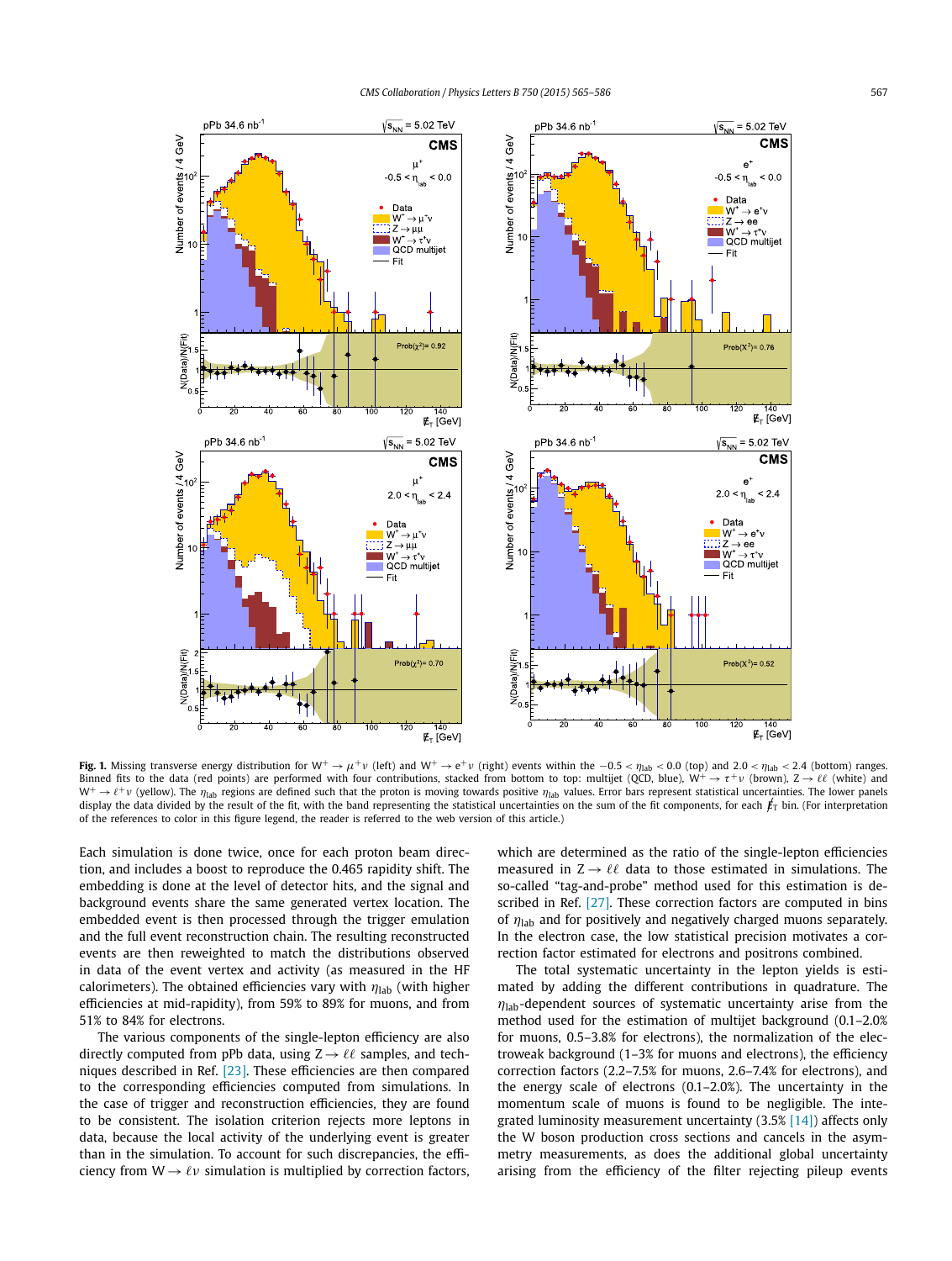

**Fig. 2.** Production cross sections for  $W^+ \to \ell^+ \nu$  (top) and  $W^- \to \ell^- \nu$  (bottom), as a function of the lepton pseudorapidity. Error bars represent the statistical uncertainties, while brackets show statistical and systematic uncertainties summed in quadrature. The global luminosity uncertainty of  $\pm 3.5\%$  is not included. To improve visibility, the muon (electron) measurements, in red circles (blue squares), have been shifted by −0*.*05 (+0*.*05) in pseudorapidity. (For interpretation of the references to color in this figure legend, the reader is referred to the web version of this article.)

(0.5% for both channels). Though the common electron/positron correction factors cancel, a residual systematic uncertainty of 3% is assigned to the charge asymmetry, based on simulation studies and  $\eta_{\text{lab}}$ -integrated efficiencies determined from  $Z \rightarrow e^+e^-$  data. No other systematic uncertainty cancellations are assumed for the asymmetry results.

#### **3. Results**

Fig. 2 shows the production cross sections for  $pPb \rightarrow W^{\pm}$  +  $X \rightarrow \ell^{\pm} \nu + X$  as a function of the charged lepton pseudorapidity in the laboratory frame, with the lepton having  $p_T > 25$  GeV/*c*. The cross sections are determined by dividing the efficiency-corrected lepton yields by the integrated luminosity.

Since the cross sections measured in the electron and muon channels are found to be in good agreement with each other, they are combined using the BLUE method [\[28\].](#page-7-0) Fig. 3 compares the combined cross sections with next-to-leading-order (NLO) pertur-



**Fig. 3.** Production cross sections for  $W^+ \to \ell^+ \nu$  (top) and  $W^- \to \ell^- \nu$  (bottom), as a function of the lepton pseudorapidity. Error bars represent the statistical uncertainties, while brackets show statistical and systematic uncertainties summed in quadrature. The global luminosity uncertainty of  $\pm 3.5\%$  is not displayed. Theoretical predictions with (CT10+EPS09, dashed green line) and without (CT10, solid red line) PDF nuclear modifications are also shown, with the uncertainty bands. The bottom panels show the ratio of the data (black points) and CT10+EPS09 (dashed green line) to the CT10 baseline. All theory uncertainty bands include scale and PDF uncertainties, except the EPS09 of the bottom panels which only includes the EPS09 PDF uncertainties. (For interpretation of the references to color in this figure legend, the reader is referred to the web version of this article.)

bative QCD predictions provided by the authors of Ref. [\[4\]](#page-6-0) using CT10 [\[29\]](#page-7-0) proton parton distribution functions (PDF) without or with EPS09 [\[30\]](#page-7-0) nPDF corrections, termed CT10 and CT10+EPS09, respectively. Their uncertainties are estimated as prescribed in Refs. [\[29,30\].](#page-7-0) [Table 1](#page-4-0) gives the measured cross sections for each channel separately and combined, as a function of the lepton pseudorapidity, for positive and negative leptons. The theoretical predictions and their uncertainties (coming from the PDF set and from the renormalisation and factorisation scales) are also given. The agreement between the data and both theoretical predictions is within the uncertainties, although a small excess of W<sup>−</sup> candidates appears at negative *η*lab, i.e. in the Pb ion beam direction.

The comparison between the CT10 and CT10+EPS09 calculations shows that the predicted modifications of the PDFs are of the same order as the theoretical uncertainties. This indicates that cross sections alone lack discriminating power, and motivates the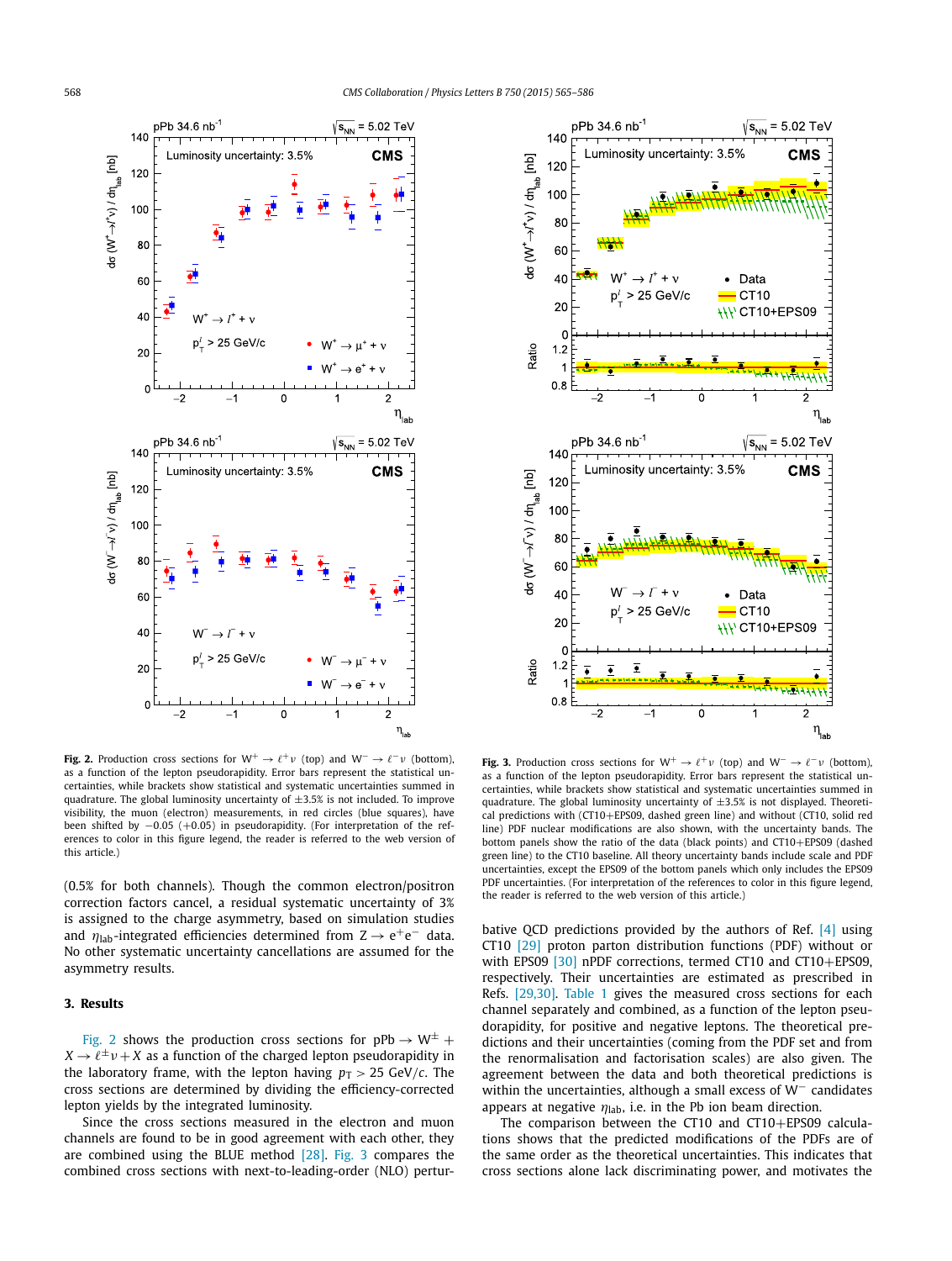#### <span id="page-4-0"></span>**Table 1**

Production cross section for pPb  $\rightarrow W + X \rightarrow \ell v + X$  for positively (top) and negatively (bottom) charged leptons of  $p_T$  larger than 25 GeV/*c*, in nanobarns, as a function of the lepton pseudorapidity. Values are given first for muons and electrons separately, then combined. Quoted uncertainties are first statistical, then systematic. Theoretical predictions with (CT10+EPS09) and without (CT10) PDF nuclear modifications are also given, with their uncertainties. The global normalization uncertainty of 3.5% is not included in the listed uncertainties.

| $rac{d\sigma}{dn}$<br>(nb) $\left[\eta \right]$ bin] | $[-2.4, -2.0]$          | $[-2.0, -1.5]$          | $[-1.5, -1.0]$          | $[-1.0, -0.5]$          | $[-0.5, 0]$             |
|------------------------------------------------------|-------------------------|-------------------------|-------------------------|-------------------------|-------------------------|
| $\mu^+$                                              | $43.0 \pm 2.2 \pm 3.1$  | $62.5 \pm 2.1 \pm 2.6$  | $86.9 \pm 2.6 \pm 3.4$  | $98.1 \pm 2.7 \pm 2.6$  | $98.3 \pm 2.8 \pm 3.3$  |
| $\mathrm{e}^+$                                       | $46.5 \pm 2.6 \pm 3.6$  | $64.0 \pm 3.1 \pm 4.2$  | $84.2 \pm 3.1 \pm 4.8$  | $99.8 \pm 3.0 \pm 4.6$  | $102.0 \pm 2.9 \pm 4.6$ |
| $l^+$                                                | $44.5 \pm 1.7 \pm 2.3$  | $62.9 \pm 1.8 \pm 2.2$  | $85.9 \pm 2.0 \pm 2.7$  | $98.6 \pm 2.1 \pm 2.3$  | $99.7 \pm 2.1 \pm 2.7$  |
| $CT10 + EPS09$                                       | $42.1_{-2.8}^{+2.6}$    | $66.0^{+3.8}_{-4.2}$    | $84.6^{+4.8}_{-5.4}$    | $93.4^{+5.3}_{-6.0}$    | $96.0^{+5.8}_{-6.3}$    |
| CT10                                                 | $43.4^{+2.5}_{-2.8}$    | $65.8^{+3.7}_{-4.2}$    | $82.4^{+4.6}_{-5.2}$    | $90.5^{+5.1}_{-5.7}$    | $94.4^{+5.7}_{-6.1}$    |
| $\frac{d\sigma}{d\eta}$<br>(nb) $\eta$ bin]          | [0, 0.5]                | [0.5, 1.0]              | [1.0, 1.5]              | [1.5, 2.0]              | [2.0, 2.4]              |
| $\mu^+$                                              | $113.9 \pm 3.1 \pm 4.5$ | $101.3 \pm 2.8 \pm 2.9$ | $102.3 \pm 2.8 \pm 3.6$ | $107.9 \pm 3.1 \pm 5.7$ | $107.8 \pm 3.7 \pm 8.4$ |
| $\mathrm{e}^+$                                       | $99.6 \pm 2.7 \pm 3.6$  | $102.8 \pm 2.9 \pm 4.6$ | $95.6 \pm 3.4 \pm 5.8$  | $95.4 \pm 3.5 \pm 6.2$  | $108.3 \pm 4.3 \pm 8.7$ |
| $l^+$                                                | $105.3 \pm 2.1 \pm 2.8$ | $101.8 \pm 2.1 \pm 2.5$ | $100.2 \pm 2.2 \pm 3.1$ | $102.3 \pm 2.3 \pm 4.2$ | $108.1 \pm 2.8 \pm 6.0$ |
| CT10+EPS09                                           | $95.9^{+6.2}_{-6.4}$    | $95.5^{+6.6}_{-6.7}$    | $95.7^{+6.8}_{-7.5}$    | $95.3^{+7.5}_{-8.4}$    | $91.6^{+7.9}_{-8.9}$    |
| CT10                                                 | $97.0^{+5.8}_{-6.4}$    | $100.0^{+6.4}_{-6.6}$   | $103.4^{+6.3}_{-6.8}$   | $105.7^{+6.2}_{-7.2}$   | $103.6^{+6.0}_{-7.3}$   |
| $rac{d\sigma}{d\eta}$ (nb) [ $\eta$ bin]             | $[-2.4, -2.0]$          | $[-2.0, -1.5]$          | $[-1.5, -1.0]$          | $[-1.0, -0.5]$          | $[-0.5, 0]$             |
| $\mu^-$                                              | $74.5 \pm 3.0 \pm 5.6$  | $84.5 \pm 2.8 \pm 4.4$  | $89.4 \pm 2.6 \pm 3.5$  | $81.4 \pm 2.5 \pm 2.6$  | $80.6 \pm 2.6 \pm 2.6$  |
| $e^-$                                                | $70.2 \pm 3.2 \pm 4.8$  | $74.3 \pm 3.3 \pm 4.8$  | $79.6 \pm 3.1 \pm 4.3$  | $80.7 \pm 2.7 \pm 3.7$  | $81.3 \pm 2.6 \pm 4.0$  |
| $\ell^-$                                             | $72.1 \pm 2.2 \pm 3.7$  | $79.9 \pm 2.1 \pm 3.3$  | $85.4 \pm 2.0 \pm 2.7$  | $81.1 \pm 1.8 \pm 2.1$  | $80.8 \pm 1.9 \pm 2.2$  |
| CT10+EPS09<br>CT10                                   | $65.2^{+4.0}_{-4.6}$    | $72.4^{+4.4}_{-5.0}$    | $75.9^{+4.6}_{-4.9}$    | $76.9^{+4.6}_{-5.0}$    | $76.1^{+4.9}_{-5.3}$    |
|                                                      | $64.2^{+3.9}_{-4.4}$    | $70.1^{+4.2}_{-4.7}$    | $73.3^{+4.3}_{-4.8}$    | $74.8^{+4.4}_{-4.8}$    | $75.1^{+4.7}_{-5.1}$    |
| $rac{d\sigma}{dn}$<br>$(nb)$ [ <i>n</i> bin]         | [0, 0.5]                | [0.5, 1.0]              | [1.0, 1.5]              | [1.5, 2.0]              | [2.0, 2.4]              |
| $\mu^-$                                              | $81.7 \pm 2.5 \pm 3.0$  | $78.8 \pm 2.5 \pm 3.3$  | $69.8 \pm 2.3 \pm 3.0$  | $62.9 \pm 2.1 \pm 3.3$  | $63.1 \pm 2.8 \pm 5.1$  |
| $e^-$                                                | $73.5 \pm 2.5 \pm 3.5$  | $74.0 + 2.5 + 3.5$      | $70.6 \pm 2.8 \pm 4.6$  | $55.0 \pm 2.7 \pm 4.1$  | $64.6 \pm 3.3 \pm 6.0$  |
| $\ell^-$                                             | $78.0 \pm 1.8 \pm 2.3$  | $76.5 \pm 1.8 \pm 2.4$  | $70.1 \pm 1.8 \pm 2.5$  | $59.8 \pm 1.7 \pm 2.6$  | $63.7 \pm 2.1 \pm 3.9$  |

study of various asymmetries of the  $\ell^+$  and  $\ell^-$  cross sections. The interest in such asymmetries is twofold. First, some of the experimental (e.g. integrated luminosity) and theoretical (e.g. scale dependence) uncertainties cancel in such asymmetries. Second, the various asymmetries exhibit different sensitivities to the nuclear modifications of the PDFs, as discussed below.

The lepton charge asymmetry, defined as  $(N_{\ell}^+ - N_{\ell}^-)/(N_{\ell}^+ + N_{\ell}^-)$ with  $N_{\ell}^{\pm}$  being the efficiency-corrected lepton yields, is shown in Fig. 4, as a function of  $\eta_{\text{lab}}$ , and compared to the theoretical predictions. For  $\eta_{lab} > -1$ , both calculations reproduce the present measurements. For  $\eta_{lab} < -1$ , however, the two calculations overpredict the asymmetry values. A possible physical origin of this disagreement could be a different modification of u and d quark distributions in nuclei. In proton–(anti)proton collisions, the W-boson charge asymmetry is known to be a sensitive probe of the down-to-up quark PDF ratio in a proton,  $d^p/u^p$ [\[20,31,32\].](#page-6-0) Similarly, this asymmetry in pPb collisions measured in the lead fragmentation region (i.e.  $\eta_{\text{lab}} < 0.465$ ) probes these quark densities in a nucleon inside the lead nucleus. Assuming the standard isospin symmetry ( $u^p = d^n$ ,  $u^n = d^p$ ), one can define a similar ratio,  $d^{p/A}/u^{p/A} = d^p/u^p \times R_d/R_u$ , where  $R_i$  are the nPDF ratios,  $R_u \equiv u^{p/A}/u^p$  and  $R_d \equiv d^{p/A}/d^p$ . The typical quark momentum fraction probed in the Pb nucleus is given by  $\alpha \simeq M_W / \sqrt{s_{NN}} \times \exp(-\eta_{\text{lab}} + 0.465)$  (assuming that the W boson rapidity is similar to that of the lepton), therefore  $x \approx 0.02 - 0.20$ in the range  $-2 < \eta_{\text{lab}} < 0$ . In most global fit analyses of the nPDFs (as in the case of EPS09), it is assumed that the nuclear ratios respect the isospin symmetry, namely  $R_u = R_d$ , essentially to minimise the number of free parameters in the fits. However, no physical reason prevents nuclear modifications to be different for up and down quark PDFs. For example, it is known that the



**Fig. 4.** Lepton charge asymmetry,  $(N_{\ell}^+ - N_{\ell}^-)/(N_{\ell}^+ + N_{\ell}^-)$ , as a function of the lepton pseudorapidity. Error bars represent the statistical uncertainties, while brackets show statistical and systematic uncertainties summed in quadrature. Theoretical predictions with (CT10+EPS09, dashed green line) and without (CT10, solid red line) PDF nuclear modifications are also shown, with their uncertainty bands. (For interpretation of the references to color in this figure legend, the reader is referred to the web version of this article.)

shapes of the up and down quark distributions in protons are different [\[33\].](#page-7-0) Furthermore, the present disparity between data and theory is unlikely to come from the proton PDF assumption, given the excellent agreement of lepton charge asymmetry measured in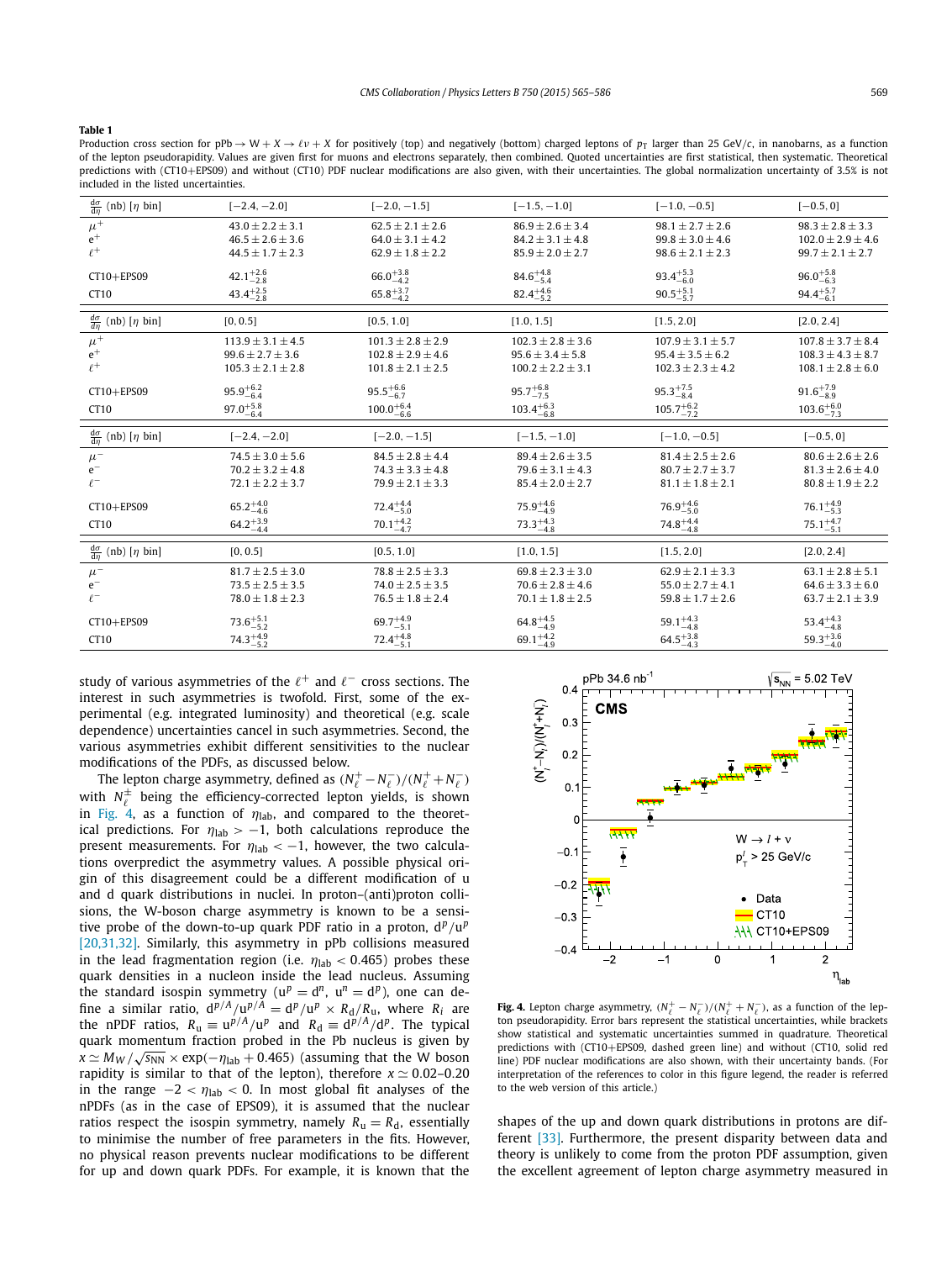

**Fig. 5.** Forward–backward asymmetries,  $N_{\ell}(+ \eta_{\text{lab}})/N_{\ell}(- \eta_{\text{lab}})$ , for the positive (top) and negative (bottom) leptons. Error bars represent the statistical uncertainties, while brackets show statistical and systematic uncertainties summed in quadrature. Theoretical predictions with (CT10+EPS09, dashed green line) and without (CT10, solid red line) PDF nuclear modifications are also shown, with their uncertainty bands. (For interpretation of the references to color in this figure legend, the reader is referred to the web version of this article.)

pp collisions by CMS [\[32\]](#page-7-0) and ATLAS [\[34\]](#page-7-0) with NLO calculations using CT10 parton densities.

A traditional way to probe nuclear parton densities is to compare the forward and backward W yields, that are respectively sensitive to the nPDFs at small and large *x*. The forward–backward asymmetries  $N_{\ell}^{\pm}(+\eta_{\rm lab})/N_{\ell}^{\pm}(-\eta_{\rm lab})$  are shown in Fig. 5, separately for the positively and negatively charged leptons, and compared to the same predictions as mentioned above. Given the experimental accuracy and the magnitude of the differences between the two sets of predictions, the measurements have a potential to discriminate between them. However, although the negative lepton decay channel appears to slightly favour the CT10+EPS09 prediction over the CT10 calculation, the positive lepton channel does not, thus no firm conclusion can be drawn.

Another asymmetry variable,  $(N_{\ell}^+(+\eta_{\text{lab}}) - N_{\ell}^+(-\eta_{\text{lab}}))/$  $(N_{\ell}^- (+ \eta_{\text{lab}}) - N_{\ell}^- (- \eta_{\text{lab}}))$ , was proposed in Ref. [\[4\]](#page-6-0) to reach maximum sensitivity to nuclear modifications of PDFs. However, this asymmetry probability distribution shows a very non-Gaussian behaviour, when its denominator approaches zero, and its sign can



**Fig. 6.** The forward–backward asymmetry of charge-summed W bosons, as a function of the lepton pseudorapidity. Error bars represent the statistical uncertainties, while brackets show statistical and systematic uncertainties summed in quadrature. Theoretical predictions with (CT10+EPS09, dashed green line) and without (CT10, solid red line) PDF nuclear modifications are also shown, with their uncertainty bands. (For interpretation of the references to color in this figure legend, the reader is referred to the web version of this article.)

**Table 2**

Values of the  $\chi^2$  test between the measurements and the theoretical predictions, with (CT10+EPS09) or without (CT10) nuclear modifications of the PDFs. The probability (Prob.) to measure a value greater to that measured in data is also given for ten degrees of freedom in the case of the first three observables and five degrees of freedom for the three others observables.

| Observable                                                             | CT10  |              | $CT10 + EPS09$ |              |
|------------------------------------------------------------------------|-------|--------------|----------------|--------------|
|                                                                        | $x^2$ | Prob. $(\%)$ | $x^2$          | Prob. $(\%)$ |
| $d\sigma/d\eta(\ell^+)$                                                | 13    | 25           | 8.6            | 57           |
| $d\sigma/d\eta(\ell^-)$                                                | 15    | 14           | 8.2            | 60           |
| $(N_{\ell}^{+} - N_{\ell}^{-})/(N_{\ell}^{+} + N_{\ell}^{-})$          | 15    | 12           | 11             | 35           |
| $N_{\ell}^{+} (+ \eta_{\rm lab})/N_{\ell}^{+} (- \eta_{\rm lab})$      | 3.1   | 68           | 3.2            | 68           |
| $N_{\ell}^-$ (+ $\eta_{\rm lab}$ )/ $N_{\ell}^-$ (- $\eta_{\rm lab}$ ) | 9.7   | 8.4          | 3.5            | 63           |
| $N_{\ell}$ (+ $\eta_{\rm lab}$ )/ $N_{\ell}$ (- $\eta_{\rm lab}$ )     | 6.2   | 29           | 2.1            | 83           |

be flipped within the uncertainty. A different asymmetry is proposed here, *<sup>N</sup>(*+*η*lab*)/N(*−*η*lab*)*, <sup>a</sup> forward–backward asymmetry of the charge-summed W bosons, which achieves a similar sensitivity. As in the case of the charge asymmetry, this asymmetry can be related to the nuclear modifications of the PDFs within the lead nucleus. Here, forward (backward) W boson production is sensitive to the PDFs of the sea quark at  $x \sim 10^{-3}$  (valence quark at  $x \sim 10^{-1}$ ) in the lead nucleus. Therefore, the forward– backward ratio probes the small-*x* modification of the lead nucleus PDF (shadowing) over the large-*x* modifications (anti-shadowing). This asymmetry is shown in Fig. 6, and deviates from unmodified PDFs, more clearly favouring CT10+EPS09 over CT10.

In order to quantify the agreement between the data and the expectation from the CT10 and CT10+EPS09 calculations, a  $\chi^2$  test is performed for each of the above (correlated) variables. The few correlations in experimental uncertainties described above, only relevant for  $W^{\pm}$  boson cross sections but not for asymmetries, are taken into account, as well as the correlations in theoretical uncertainties. The resulting  $\chi^2$  values and probabilities are given in Table 2. The CT10+EPS09 calculations provide a better description of the data, with still a relatively low probability for the lepton charge asymmetry, because of the backward region.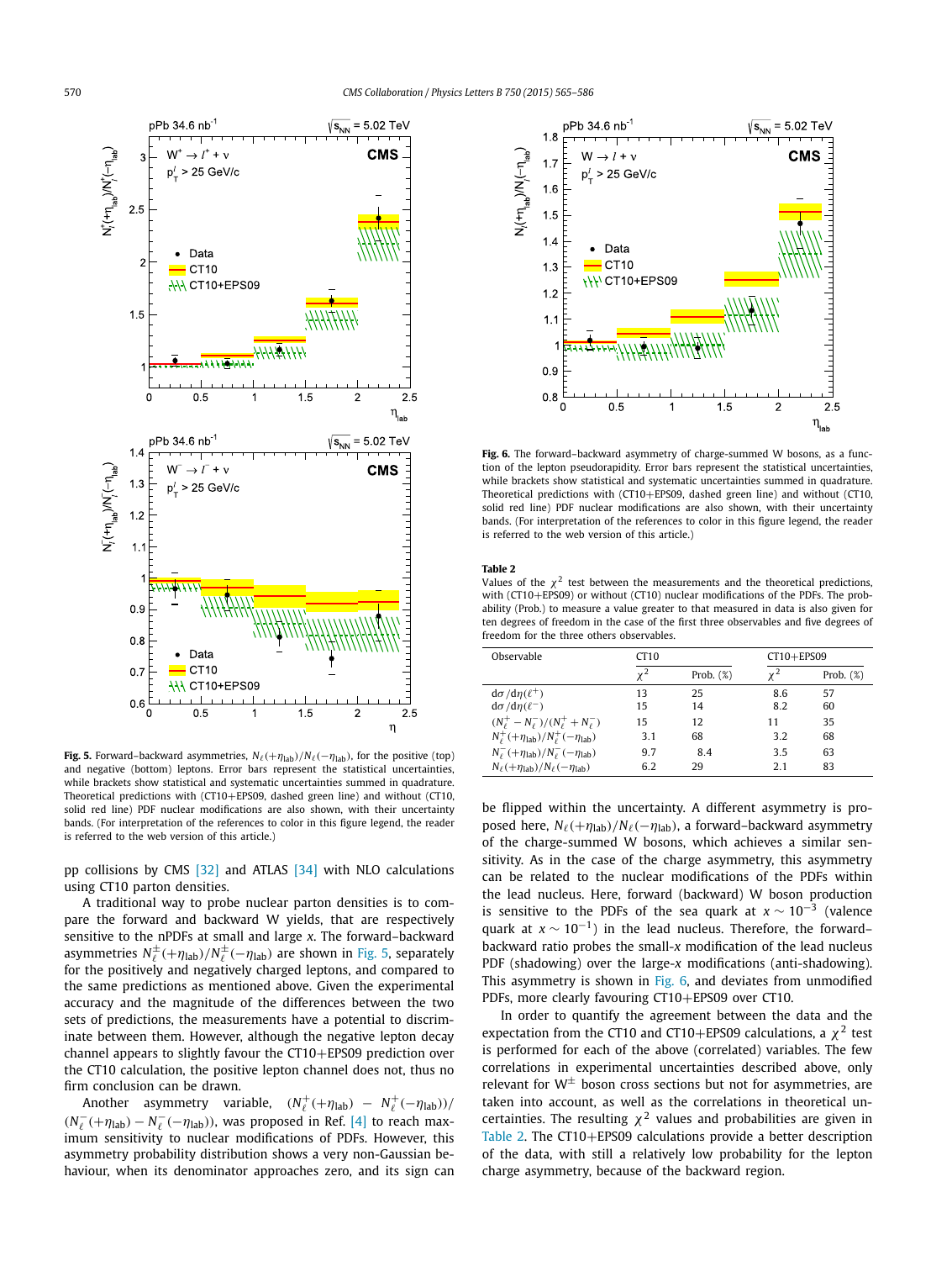#### <span id="page-6-0"></span>**4. Summary**

The first measurement of W boson production in pPb collisions has been reported, using the electron and muon decay modes for leptons of  $p_T$  above 25 GeV/*c* and  $|\eta_{lab}| < 2.4$ . The differential cross sections as a function of the lepton pseudorapidity agree with theoretical predictions assuming both unmodified (CT10) and modified (CT10+EPS09) nPDFs, except in the most backward region (Pb ion beam direction), where a hint of an enhancement is seen for the W<sup>−</sup> bosons. In the same region, the related lepton charge asymmetry deviates slightly from the predictions, something that could potentially arise from different nuclear modifications of the up and down quark PDFs. In a related observation, forward–backward asymmetries show a deviation from unmodified PDFs. Taken together, these measurements show the need for including W boson data in nuclear parton distribution global fits.

#### **Acknowledgements**

We congratulate our colleagues in the CERN accelerator departments for the excellent performance of the LHC and thank the technical and administrative staffs at CERN and at other CMS institutes for their contributions to the success of the CMS effort. In addition, we gratefully acknowledge the computing centres and personnel of the Worldwide LHC Computing Grid for delivering so effectively the computing infrastructure essential to our analyses. Finally, we acknowledge the enduring support for the construction and operation of the LHC and the CMS detector provided by the following funding agencies: BMWFW and FWF (Austria); FNRS and FWO (Belgium); CNPq, CAPES, FAPERJ, and FAPESP (Brazil); MES (Bulgaria); CERN; CAS, MoST, and NSFC (China); COLCIENCIAS (Colombia); MSES and CSF (Croatia); RPF (Cyprus); MoER, ERC IUT and ERDF (Estonia); Academy of Finland, MEC, and HIP (Finland); CEA and CNRS/IN2P3 (France); BMBF, DFG, and HGF (Germany); GSRT (Greece); OTKA and NIH (Hungary); DAE and DST (India); IPM (Iran); SFI (Ireland); INFN (Italy); MSIP and NRF (Republic of Korea); LAS (Lithuania); MOE and UM (Malaysia); CINVESTAV, CONACYT, SEP, and UASLP-FAI (Mexico); MBIE (New Zealand); PAEC (Pakistan); MSHE and NSC (Poland); Faculdade de Ciências e Tecnologia, Universidade Nova de Lisboa (Portugal); JINR (Dubna); MON, RosAtom, RAS and RFBR (Russia); MESTD (Serbia); SEIDI and CPAN (Spain); Swiss Funding Agencies (Switzerland); MST (Taipei); ThEPCenter, IPST, STAR and NSTDA (Thailand); TUBITAK and TAEK (Turkey); NASU and SFFR (Ukraine); STFC (United Kingdom); DOE and NSF (USA).

Individuals have received support from the Marie-Curie programme and the European Research Council and EPLANET (European Union); the Leventis Foundation; the A.P. Sloan Foundation; the Alexander von Humboldt Foundation; the Belgian Federal Science Policy Office; the Fonds pour la Formation à la Recherche dans l'Industrie et dans l'Agriculture (FRIA-Belgium); the Agentschap voor Innovatie door Wetenschap en Technologie (IWT-Belgium); the Ministry of Education, Youth and Sports (MEYS) of the Czech Republic; the Council of Science and Industrial Research, India; the HOMING PLUS programme of the Foundation for Polish Science, cofinanced from European Union, Regional Development Fund; the Compagnia di San Paolo (Torino); the Consorzio per la Fisica (Trieste); MIUR project 20108T4XTM (Italy); the Thalis and Aristeia programmes cofinanced by EU-ESF and the Greek NSRF; and the National Priorities Research Program by Qatar National Research Fund.

#### **References**

- [1] V. Kartvelishvili, R. Kvatadze, R. Shanidze, On Z and  $Z +$  jet production in heavy ion collisions, Phys. Lett. B 356 (1995) 589, [http://dx.doi.org/10.1016/](http://dx.doi.org/10.1016/0370-2693(95)00865-I) [0370-2693\(95\)00865-I](http://dx.doi.org/10.1016/0370-2693(95)00865-I), arXiv:hep-ph/9505418.
- [2] R. Vogt, Shadowing effects on vector boson production, Phys. Rev. C 64 (2001) 044901, [http://dx.doi.org/10.1103/PhysRevC.64.044901,](http://dx.doi.org/10.1103/PhysRevC.64.044901) arXiv:hep-ph/0011242.
- [3] X<sub>-F.</sub> Zhang, G.I. Fai,  $Z^0$  production as a test of nuclear effects at the LHC, Phys. Lett. B 545 (2002) 91, [http://dx.doi.org/10.1016/S0370-2693\(02\)02558-3,](http://dx.doi.org/10.1016/S0370-2693(02)02558-3) arXiv:hep-ph/0205155.
- [4] H. Paukkunen, C.A. Salgado, Constraints for the nuclear parton distributions from Z and W production at the LHC, J. High Energy Phys. 03 (2011) 071, [http://dx.doi.org/10.1007/JHEP03\(2011\)071,](http://dx.doi.org/10.1007/JHEP03(2011)071) arXiv:1010.5392.
- [5] Z. Conesa del Valle, A. Dainese, H.-T. Ding, G. Martinez Garcia, D.C. Zhou, Effect of heavy-quark energy loss on the muon differential production crosssection in Pb–Pb collisions at  $\sqrt{s_{NN}}$  = 5.5 TeV, Phys. Lett. B 663 (2008) 202, <http://dx.doi.org/10.1016/j.physletb.2008.03.073>, arXiv:0712.0051.
- [6] Z. Conesa del Valle, Vector bosons in heavy-ion collisions at the LHC, Eur. Phys. J. C 61 (2009) 729, <http://dx.doi.org/10.1140/epjc/s10052-009-0980-8>, arXiv:0903.1432.
- [7] N. Armesto, Nuclear shadowing, J. Phys. G 32 (2006) R367, [http://dx.doi.org/](http://dx.doi.org/10.1088/0954-3899/32/11/R01) [10.1088/0954-3899/32/11/R01](http://dx.doi.org/10.1088/0954-3899/32/11/R01), arXiv:hep-ph/0604108.
- [8] ATLAS Collaboration, Measurement of the centrality dependence of J/*ψ* yields and observation of z production in lead–lead collisions with the ATLAS detector at the LHC, Phys. Lett. B 697 (2011) 294, [http://dx.doi.org/10.1016/j.physletb.](http://dx.doi.org/10.1016/j.physletb.2011.02.006) [2011.02.006,](http://dx.doi.org/10.1016/j.physletb.2011.02.006) arXiv:1012.5419.<br>[9] ATLAS Collaboration, Measurement of Z boson production in PbPb collisions at
- $\sqrt{s_{NN}}$  = 2.76 TeV with the ATLAS detector, Phys. Rev. Lett. 110 (2013) 022301, <http://dx.doi.org/10.1103/PhysRevLett.110.022301>, arXiv:1210.6486.
- [10] CMS Collaboration, Study of Z boson production in PbPb collisions at nucleon– nucleon centre of mass energy  $= 2.76$  TeV, Phys. Rev. Lett. 106 (2011) 212301, <http://dx.doi.org/10.1103/PhysRevLett.106.212301>, arXiv:1102.5435.
- [11] CMS Collaboration, Study of Z production in PbPb and pp collisions at  $\sqrt{s_{NN}}$  = 2*.*76 TeV in the dimuon and dielectron decay channels, J. High Energy Phys. 03 (2015) 022, [http://dx.doi.org/10.1007/JHEP03\(2015\)022,](http://dx.doi.org/10.1007/JHEP03(2015)022) arXiv:1410.4825.
- [12] CMS Collaboration, Study of *W* boson production in PbPb and pp collisions at  $\sqrt{s_{NN}}$  = 2.76 TeV, Phys. Lett. B 715 (2012) 66, [http://dx.doi.org/10.1016/](http://dx.doi.org/10.1016/j.physletb.2012.07.025) [j.physletb.2012.07.025,](http://dx.doi.org/10.1016/j.physletb.2012.07.025) arXiv:1205.6334.
- [13] ATLAS Collaboration, Measurement of the production and lepton charge asymmetry of *W* bosons in PbPb collisions at  $\sqrt{s_{NN}} = 2.76$  TeV with the AT-LAS detector, Eur. Phys. J. C 75 (2015) 23, [http://dx.doi.org/10.1140/epjc/](http://dx.doi.org/10.1140/epjc/s10052-014-3231-6) [s10052-014-3231-6,](http://dx.doi.org/10.1140/epjc/s10052-014-3231-6) arXiv:1408.4674.
- [14] CMS Collaboration, Luminosity calibration for the 2013 proton-lead and proton–proton data taking, CMS Physics Analysis Summary CMS-PAS-LUM-13-002, 2013, <http://cds.cern.ch/record/1643269>.
- [15] CMS Collaboration, The CMS experiment at the CERN LHC, J. Instrum. 3 (2008) S08004, <http://dx.doi.org/10.1088/1748-0221/3/08/S08004>.
- [16] CMS Collaboration, Multiplicity and transverse momentum dependence of twoand four-particle correlations in pPb and PbPb collisions, Phys. Lett. B 724 (2013) 213, [http://dx.doi.org/10.1016/j.physletb.2013.06.028,](http://dx.doi.org/10.1016/j.physletb.2013.06.028) arXiv:1305.0609.
- [17] CMS Collaboration, Performance of CMS muon reconstruction in pp collision events at <sup>√</sup>*<sup>s</sup>* <sup>=</sup> <sup>7</sup> TeV, J. Instrum. <sup>7</sup> (2012) P10002, [http://dx.doi.org/10.1088/](http://dx.doi.org/10.1088/1748-0221/7/10/P10002) [1748-0221/7/10/P10002](http://dx.doi.org/10.1088/1748-0221/7/10/P10002).
- [18] CMS Collaboration, Energy calibration and resolution of the CMS electromagnetic calorimeter in pp collisions at  $\sqrt{s}$  = 7 TeV, J. Instrum. 8 (2013) P09009, [http://dx.doi.org/10.1088/1748-0221/8/09/P09009,](http://dx.doi.org/10.1088/1748-0221/8/09/P09009) arXiv:1306.2016.
- [19] CMS Collaboration, Performance of electron reconstruction and selection with the CMS detector in proton–proton collisions at <sup>√</sup>*<sup>s</sup>* <sup>=</sup> 8 TeV, arXiv:1502.02701, J. Instrum. <sup>10</sup> (2015) P06005, [http://dx.doi.org/10.1088/1748-0221/10/06/P06005.](http://dx.doi.org/10.1088/1748-0221/10/06/P06005)
- [20] CMS Collaboration, Measurement of the electron charge asymmetry in inclusive *W* production in pp collisions at  $\sqrt{s} = 7$  TeV, Phys. Rev. Lett. 109 (2012) 111806, <http://dx.doi.org/10.1103/PhysRevLett.109.111806>, arXiv:1206.2598.
- [21] CMS Collaboration, Particle-flow event reconstruction in CMS and performance for jets, taus, and  $E_{\text{T}}^{\text{miss}}$ , CMS Physics Analysis Summary CMS-PAS-PFT-09-001, 2009, [http://cdsweb.cern.ch/record/1194487.](http://cdsweb.cern.ch/record/1194487)
- [22] CMS Collaboration, Commissioning of the particle-flow event reconstruction with the first LHC collisions recorded in the CMS detector, CMS Physics Analysis Summary CMS-PAS-PFT-10-001, 2010, [http://cdsweb.cern.ch/record/](http://cdsweb.cern.ch/record/1247373) [1247373](http://cdsweb.cern.ch/record/1247373).
- [23] CMS Collaboration, Measurement of the inclusive *W* and *Z* production cross sections in pp collisions at  $\sqrt{s} = 7$  TeV, J. High Energy Phys. 10 (2011) 132, [http://dx.doi.org/10.1007/JHEP10\(2011\)132,](http://dx.doi.org/10.1007/JHEP10(2011)132) arXiv:1107.4789.
- [24] T. Sjöstrand, S. Mrenna, P. Skands, PYTHIA 6.4 physics and manual, J. High Energy Phys. 05 (2006) 026, [http://dx.doi.org/10.1088/1126-6708/2006/05/026,](http://dx.doi.org/10.1088/1126-6708/2006/05/026) arXiv:hep-ph/0603175.
- [25] S. Agostinelli, et al., GEANT Collaboration, GEANT4 a simulation toolkit, Nucl. Instrum. Methods A 506 (2003) 250, [http://dx.doi.org/10.1016/S0168-](http://dx.doi.org/10.1016/S0168-9002(03)01368-8) [9002\(03\)01368-8.](http://dx.doi.org/10.1016/S0168-9002(03)01368-8)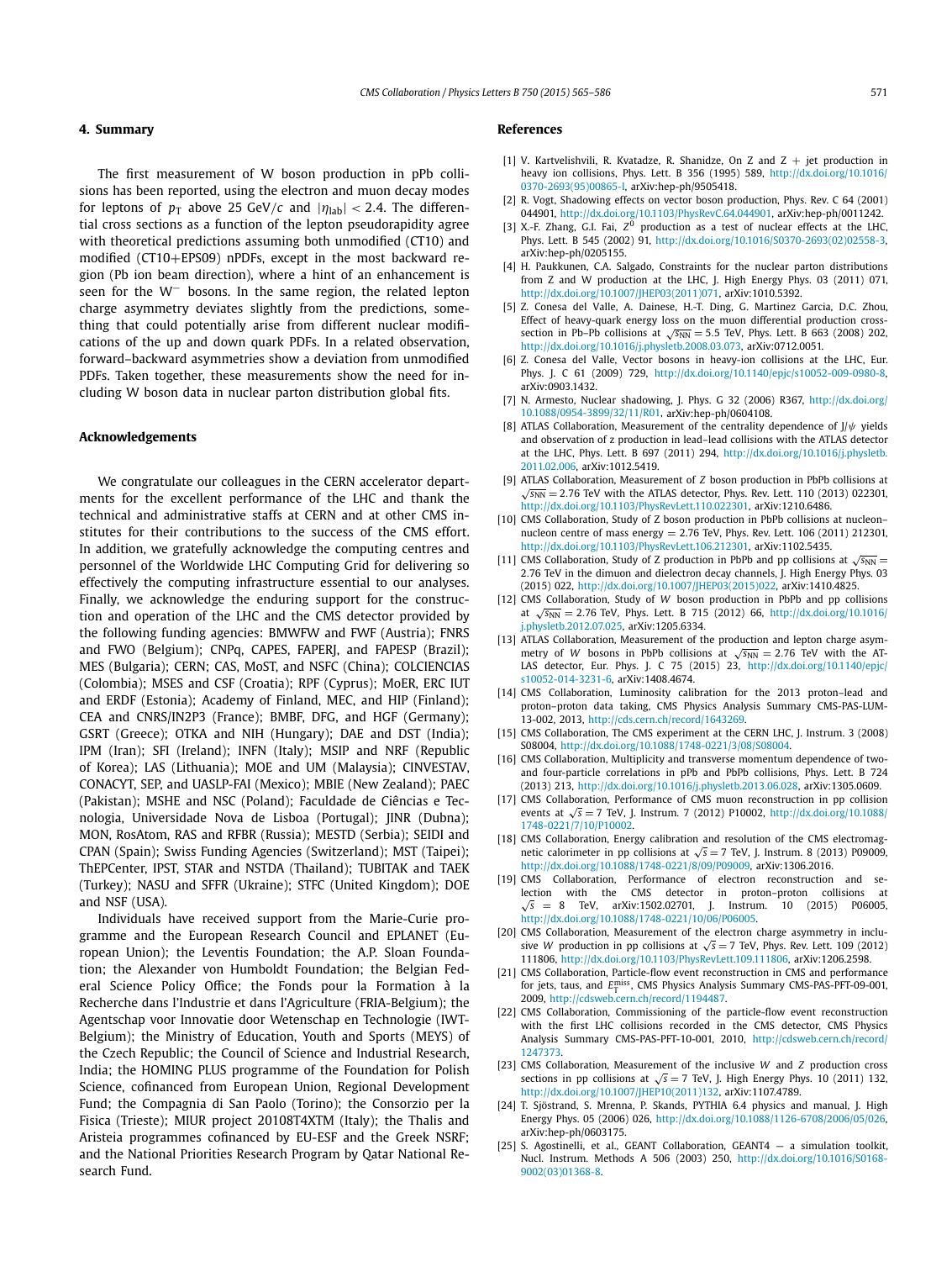- <span id="page-7-0"></span>[26] M. Gyulassy, X.-N. Wang, HIJING 1.0: a Monte Carlo program for parton and particle production in high-energy hadronic and nuclear collisions, Comput. Phys. Commun. 83 (1994) 307, [http://dx.doi.org/10.1016/0010-](http://dx.doi.org/10.1016/0010-4655(94)90057-4) [4655\(94\)90057-4](http://dx.doi.org/10.1016/0010-4655(94)90057-4), arXiv:nucl-th/9502021.
- [27] CMS Collaboration, Measurements of inclusive *W* and *Z* cross sections in pp collisions at  $\sqrt{s}$  = 7 TeV, J. High Energy Phys. 01 (2011) 080, [http://dx.doi.org/](http://dx.doi.org/10.1007/JHEP01(2011)080) [10.1007/JHEP01\(2011\)080,](http://dx.doi.org/10.1007/JHEP01(2011)080) arXiv:1012.2466.
- [28] L. Lyons, D. Gibaut, P. Clifford, How to combine correlated estimates of a single physical quantity, Nucl. Instrum. Methods A 270 (1988) 110, [http://](http://dx.doi.org/10.1016/0168-9002(88)90018-6) [dx.doi.org/10.1016/0168-9002\(88\)90018-6](http://dx.doi.org/10.1016/0168-9002(88)90018-6).
- [29] H.-L. Lai, M. Guzzi, J. Huston, Z. Li, P.M. Nadolsky, J. Pumplin, C.-P. Yuan, New parton distributions for collider physics, Phys. Rev. D 82 (2010) 074024, <http://dx.doi.org/10.1103/PhysRevD.82.074024>, arXiv:1007.2241.
- [30] K.J. Eskola, H. Paukkunen, C.A. Salgado, EPS09: a new generation of NLO and LO nuclear parton distribution functions, J. High Energy Phys. 04 (2009) 065,

#### **CMS Collaboration**

#### V. Khachatryan, A.M. Sirunyan, A. Tumasyan

*Yerevan Physics Institute, Yerevan, Armenia*

<http://dx.doi.org/10.1088/1126-6708/2009/04/065>, arXiv:0902.4154.

- [31] T. Aaltonen, et al., CDF Collaboration, Direct measurement of the *W* production charge asymmetry in  $p\bar{p}$  collisions at  $\sqrt{s} = 1.96$  TeV, Phys. Rev. Lett. 102 (2009) 181801, <http://dx.doi.org/10.1103/PhysRevLett.102.181801>, arXiv:0901.2169.
- [32] CMS Collaboration, Measurement of the muon charge asymmetry in inclusive  $pp \rightarrow W + X$  production at  $\sqrt{s} = 7$  TeV and an improved determination of light parton distribution functions, Phys. Rev. D 90 (2014) 032004, <http://dx.doi.org/10.1103/PhysRevD.90.032004>, arXiv:1312.6283.
- [33] A.D. Martin, W.J. Stirling, R.S. Thorne, G. Watt, Parton distributions for the LHC, Eur. Phys. J. C 63 (2009) 189, [http://dx.doi.org/10.1140/epjc/s10052-009-](http://dx.doi.org/10.1140/epjc/s10052-009-1072-5) [1072-5,](http://dx.doi.org/10.1140/epjc/s10052-009-1072-5) arXiv:0901.0002.
- [34] ATLAS Collaboration, Measurement of the muon charge asymmetry from W bosons produced in pp collisions at  $\sqrt{s} = 7$  TeV with the ATLAS detector, Phys. Lett. B 701 (2011) 31, <http://dx.doi.org/10.1016/j.physletb.2011.05.024>, arXiv:1103.2929.

W. Adam, T. Bergauer, M. Dragicevic, J. Erö, M. Friedl, R. Frühwirth <sup>[1](#page-20-0)</sup>, V.M. Ghete, C. Hartl, N. Hörmann, J. Hrubec, M. Jeitler<sup>1</sup>, W. Kiesenhofer, V. Knünz, M. Krammer<sup>1</sup>, I. Krätschmer, D. Liko, I. Mikulec, D. Rabady<sup>2</sup>, B. Rahbaran, H. Rohringer, R. Schöfbeck, J. Strauss, W. Treberer-Treberspurg, W. Waltenberger, C.-E. Wulz  $<sup>1</sup>$  $<sup>1</sup>$  $<sup>1</sup>$ </sup>

*Institut für Hochenergiephysik der OeAW, Wien, Austria*

### V. Mossolov, N. Shumeiko, J. Suarez Gonzalez

*National Centre for Particle and High Energy Physics, Minsk, Belarus*

S. Alderweireldt, S. Bansal, T. Cornelis, E.A. De Wolf, X. Janssen, A. Knutsson, J. Lauwers, S. Luyckx, S. Ochesanu, R. Rougny, M. Van De Klundert, H. Van Haevermaet, P. Van Mechelen, N. Van Remortel, A. Van Spilbeeck

*Universiteit Antwerpen, Antwerpen, Belgium*

F. Blekman, S. Blyweert, J. D'Hondt, N. Daci, N. Heracleous, J. Keaveney, S. Lowette, M. Maes, A. Olbrechts, Q. Python, D. Strom, S. Tavernier, W. Van Doninck, P. Van Mulders, G.P. Van Onsem, I. Villella

*Vrije Universiteit Brussel, Brussel, Belgium*

C. Caillol, B. Clerbaux, G. De Lentdecker, D. Dobur, L. Favart, A.P.R. Gay, A. Grebenyuk, A. Léonard, A. Mohammadi, L. Perniè<sup>2</sup>, A. Randleconde, T. Reis, T. Seva, L. Thomas, C. Vander Velde, P. Vanlaer, J. Wang, F. Zenoni

*Université Libre de Bruxelles, Bruxelles, Belgium*

V. Adler, K. Beernaert, L. Benucci, A. Cimmino, S. Costantini, S. Crucy, S. Dildick, A. Fagot, G. Garcia, J. Mccartin, A.A. Ocampo Rios, D. Poyraz, D. Ryckbosch, S. Salva Diblen, M. Sigamani, N. Strobbe, F. Thyssen, M. Tytgat, E. Yazgan, N. Zaganidis

*Ghent University, Ghent, Belgium*

S. Basegmez, C. Beluffi<sup>3</sup>, G. Bruno, R. Castello, A. Caudron, L. Ceard, G.G. Da Silveira, C. Delaere, T. du Pree, D. Favart, L. Forthomme, A. Giammanco<sup>[4](#page-21-0)</sup>, J. Hollar, A. Jafari, P. Jez, M. Komm, V. Lemaitre, C. Nuttens, L. Perrini, A. Pin, K. Piotrzkowski, A. Popov<sup>5</sup>, L. Quertenmont, M. Selvaggi, M. Vidal Marono, J.M. Vizan Garcia

*Université Catholique de Louvain, Louvain-la-Neuve, Belgium*

N. Beliy, T. Caebergs, E. Daubie, G.H. Hammad

*Université de Mons, Mons, Belgium*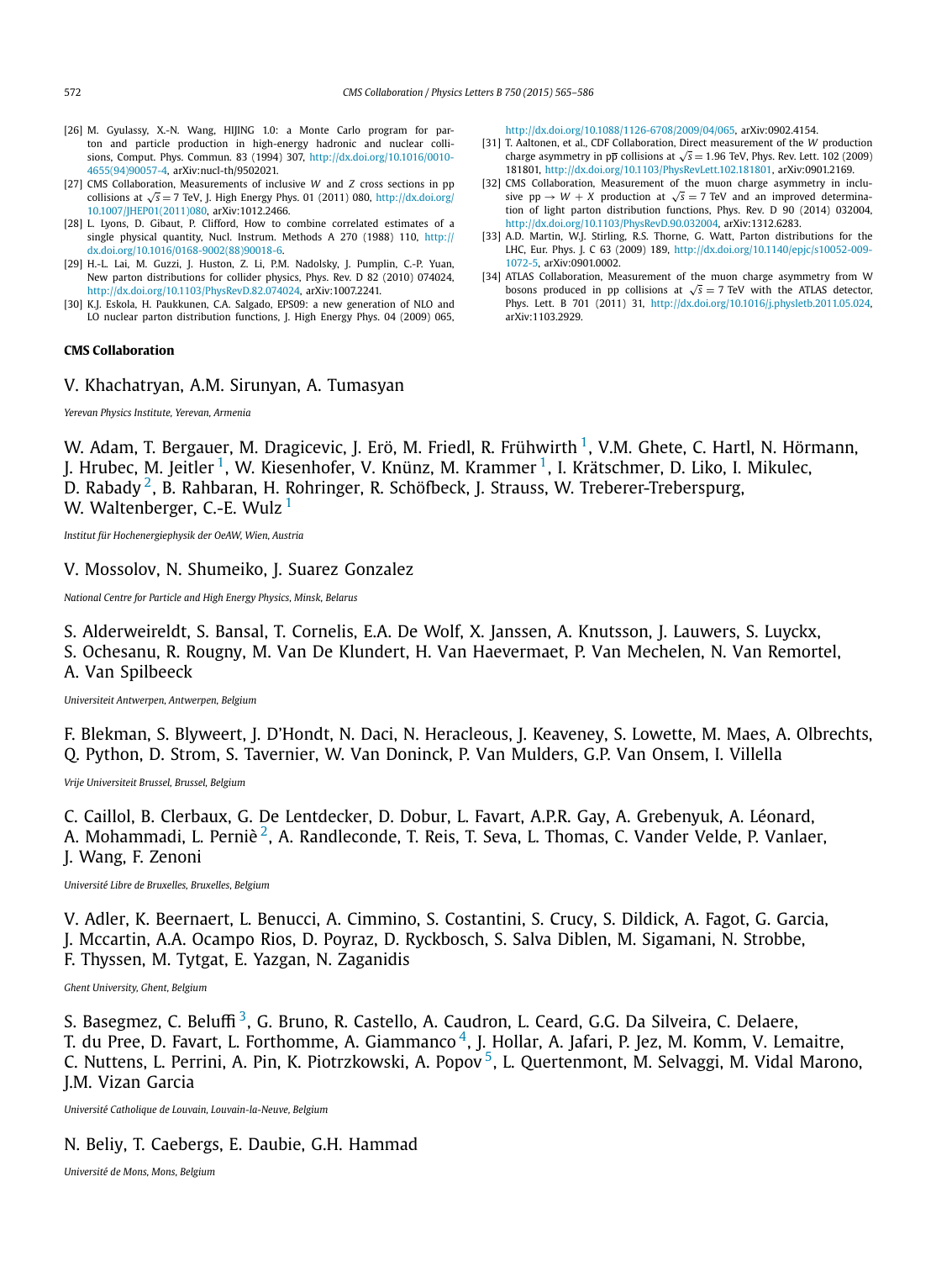W.L. Aldá Júnior, G.A. Alves, L. Brito, M. Correa Martins Junior, T. Dos Reis Martins, J. Molina, C. Mora Herrera, M.E. Pol, P. Rebello Teles

*Centro Brasileiro de Pesquisas Fisicas, Rio de Janeiro, Brazil*

W. Carvalho, J. Chinellato <sup>6</sup>, A. Custódio, E.M. Da Costa, D. De Jesus Damiao, C. De Oliveira Martins, S. Fonseca De Souza, H. Malbouisson, D. Matos Figueiredo, L. Mundim, H. Nogima, W.L. Prado Da Silva, J. Santaolalla, A. Santoro, A. Sznajder, E.J. Tonelli Manganote<sup>6</sup>, A. Vilela Pereira

*Universidade do Estado do Rio de Janeiro, Rio de Janeiro, Brazil*

C.A. Bernardes  $^{\rm b}$ , S. Dogra<sup>a</sup>, T.R. Fernandez Perez Tomei<sup>a</sup>, E.M. Gregores  $^{\rm b}$ , P.G. Mercadante  $^{\rm b}$ , S.F. Novaes<sup>a</sup>, Sandra S. Padula<sup>a</sup>

<sup>a</sup> *Universidade Estadual Paulista, São Paulo, Brazil* <sup>b</sup> *Universidade Federal do ABC, São Paulo, Brazil*

A. Aleksandrov, V. Genchev<sup>[2](#page-20-0)</sup>, R. Hadjiiska, P. Iaydjiev, A. Marinov, S. Piperov, M. Rodozov, S. Stoykova, G. Sultanov, M. Vutova

*Institute for Nuclear Research and Nuclear Energy, Sofia, Bulgaria*

### A. Dimitrov, I. Glushkov, L. Litov, B. Pavlov, P. Petkov

*University of Sofia, Sofia, Bulgaria*

# I.G. Bian, G.M. Chen, H.S. Chen, M. Chen, T. Cheng, R. Du, C.H. Jiang, R. Plestina<sup>7</sup>, F. Romeo, J. Tao, Z. Wang

*Institute of High Energy Physics, Beijing, China*

### C. Asawatangtrakuldee, Y. Ban, S. Liu, Y. Mao, S.J. Qian, D. Wang, Z. Xu, L. Zhang, W. Zou

*State Key Laboratory of Nuclear Physics and Technology, Peking University, Beijing, China*

## C. Avila, A. Cabrera, L.F. Chaparro Sierra, C. Florez, J.P. Gomez, B. Gomez Moreno, J.C. Sanabria

*Universidad de Los Andes, Bogota, Colombia*

### N. Godinovic, D. Lelas, D. Polic, I. Puljak

*University of Split, Faculty of Electrical Engineering, Mechanical Engineering and Naval Architecture, Split, Croatia*

## Z. Antunovic, M. Kovac

*University of Split, Faculty of Science, Split, Croatia*

### V. Brigljevic, K. Kadija, J. Luetic, D. Mekterovic, L. Sudic

*Institute Rudjer Boskovic, Zagreb, Croatia*

### A. Attikis, G. Mavromanolakis, J. Mousa, C. Nicolaou, F. Ptochos, P.A. Razis

*University of Cyprus, Nicosia, Cyprus*

# M. Bodlak, M. Finger, M. Finger Jr. [8](#page-21-0)

*Charles University, Prague, Czech Republic*

# Y. Assran [9,](#page-21-0) A. Ellithi Kamel [10,](#page-21-0) M.A. Mahmoud [11,](#page-21-0) A. Radi [12](#page-21-0)*,*[13](#page-21-0)

Academy of Scientific Research and Technology of the Arab Republic of Egypt, Egyptian Network of High Energy Physics, Cairo, Egypt

## M. Kadastik, M. Murumaa, M. Raidal, A. Tiko

*National Institute of Chemical Physics and Biophysics, Tallinn, Estonia*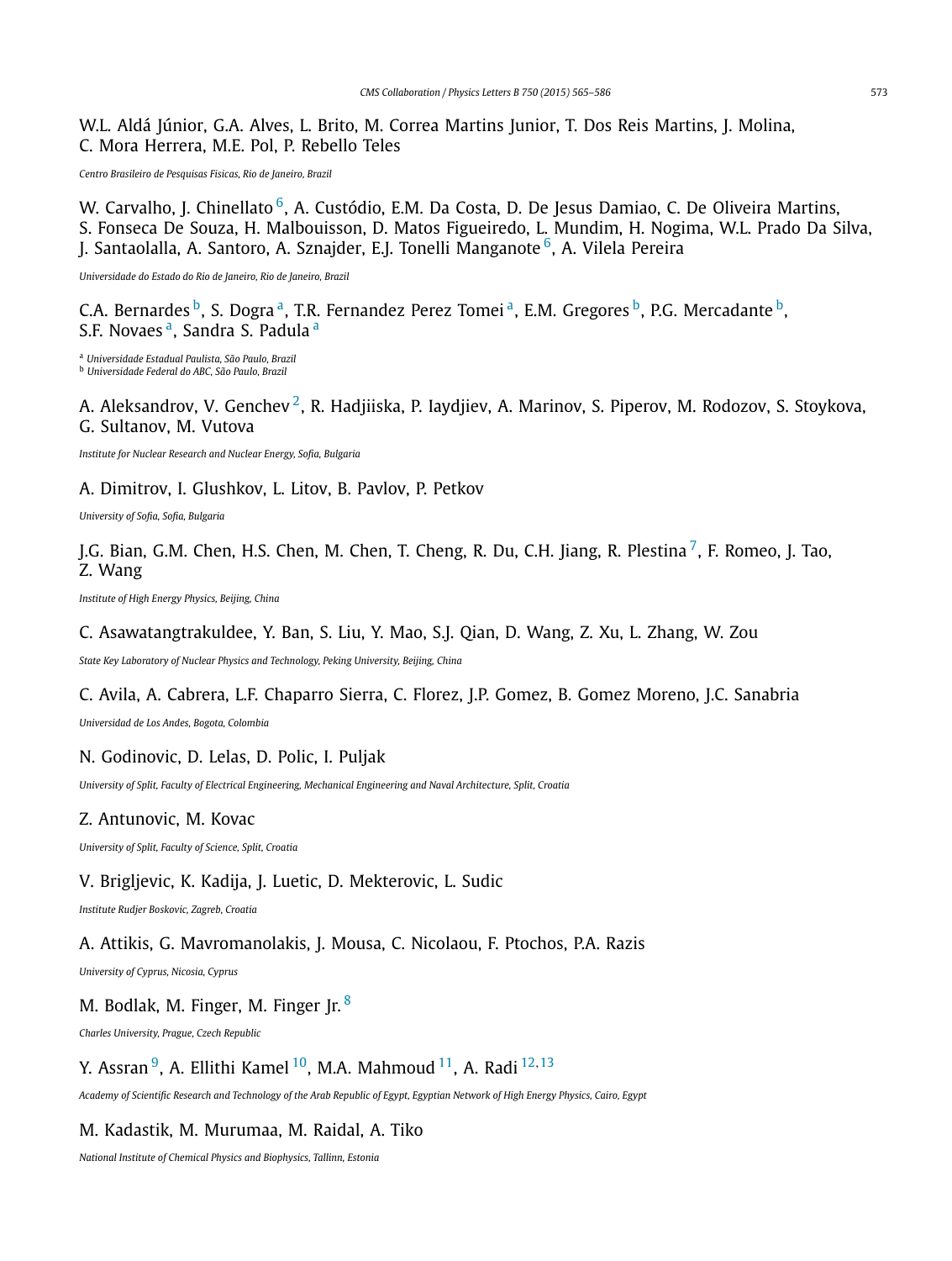# P. Eerola, M. Voutilainen

*Department of Physics, University of Helsinki, Helsinki, Finland*

J. Härkönen, V. Karimäki, R. Kinnunen, M.J. Kortelainen, T. Lampén, K. Lassila-Perini, S. Lehti, T. Lindén, P. Luukka, T. Mäenpää, T. Peltola, E. Tuominen, J. Tuominiemi, E. Tuovinen, L. Wendland

*Helsinki Institute of Physics, Helsinki, Finland*

## J. Talvitie, T. Tuuva

*Lappeenranta University of Technology, Lappeenranta, Finland*

M. Besancon, F. Couderc, M. Dejardin, D. Denegri, B. Fabbro, J.L. Faure, C. Favaro, F. Ferri, S. Ganjour, A. Givernaud, P. Gras, G. Hamel de Monchenault, P. Jarry, E. Locci, J. Malcles, J. Rander, A. Rosowsky, M. Titov

*DSM/IRFU, CEA/Saclay, Gif-sur-Yvette, France*

F. Arleo, S. Baffioni, F. Beaudette, P. Busson, E. Chapon, C. Charlot, T. Dahms, M. Dalchenko, L. Dobrzynski, N. Filipovic, A. Florent, R. Granier de Cassagnac, L. Mastrolorenzo, P. Miné, I.N. Naranjo, M. Nguyen, C. Ochando, G. Ortona, P. Paganini, S. Regnard, R. Salerno, J.B. Sauvan, Y. Sirois, C. Veelken, Y. Yilmaz, A. Zabi

*Laboratoire Leprince-Ringuet, Ecole Polytechnique, IN2P3–CNRS, Palaiseau, France*

J.-L. Agram  $^{14}$ , J. Andrea, A. Aubin, D. Bloch, J.-M. Brom, E.C. Chabert, C. Collard, E. Conte  $^{14}$ , J.-C. Fontaine <sup>14</sup>, D. Gelé, U. Goerlach, C. Goetzmann, A.-C. Le Bihan, K. Skovpen, P. Van Hove

Institut Pluridisciplinaire Hubert Curien, Université de Strasbourg, Université de Haute Alsace Mulhouse, CNRS/IN2P3, Strasbourg, France

## S. Gadrat

Centre de Calcul de l'Institut National de Physique Nucleaire et de Physique des Particules, CNRS/IN2P3, Villeurbanne, France

S. Beauceron, N. Beaupere, C. Bernet<sup>7</sup>, G. Boudoul<sup>2</sup>, E. Bouvier, S. Brochet, C.A. Carrillo Montoya, J. Chasserat, R. Chierici, D. Contardo [2,](#page-20-0) P. Depasse, H. El Mamouni, J. Fan, J. Fay, S. Gascon, M. Gouzevitch, B. Ille, T. Kurca, M. Lethuillier, L. Mirabito, S. Perries, J.D. Ruiz Alvarez, D. Sabes, L. Sgandurra, V. Sordini, M. Vander Donckt, P. Verdier, S. Viret, H. Xiao

Université de Lyon, Université Claude Bernard Lyon 1, CNRS-IN2P3, Institut de Physique Nucléaire de Lyon, Villeurbanne, France

## Z. Tsamalaidze<sup>[8](#page-21-0)</sup>

*Institute of High Energy Physics and Informatization, Tbilisi State University, Tbilisi, Georgia*

C. Autermann, S. Beranek, M. Bontenackels, M. Edelhoff, L. Feld, A. Heister, K. Klein, M. Lipinski, A. Ostapchuk, M. Preuten, F. Raupach, J. Sammet, S. Schael, J.F. Schulte, H. Weber, B. Wittmer, V. Zhukov<sup>[5](#page-21-0)</sup>

*RWTH Aachen University, I. Physikalisches Institut, Aachen, Germany*

M. Ata, M. Brodski, E. Dietz-Laursonn, D. Duchardt, M. Erdmann, R. Fischer, A. Güth, T. Hebbeker, C. Heidemann, K. Hoepfner, D. Klingebiel, S. Knutzen, P. Kreuzer, M. Merschmeyer, A. Meyer, P. Millet, M. Olschewski, K. Padeken, P. Papacz, H. Reithler, S.A. Schmitz, L. Sonnenschein, D. Teyssier, S. Thüer, M. Weber

*RWTH Aachen University, III. Physikalisches Institut A, Aachen, Germany*

V. Cherepanov, Y. Erdogan, G. Flügge, H. Geenen, M. Geisler, W. Haj Ahmad, F. Hoehle, B. Kargoll, T. Kress, Y. Kuessel, A. Künsken, J. Lingemann<sup>2</sup>, A. Nowack, I.M. Nugent, O. Pooth, A. Stahl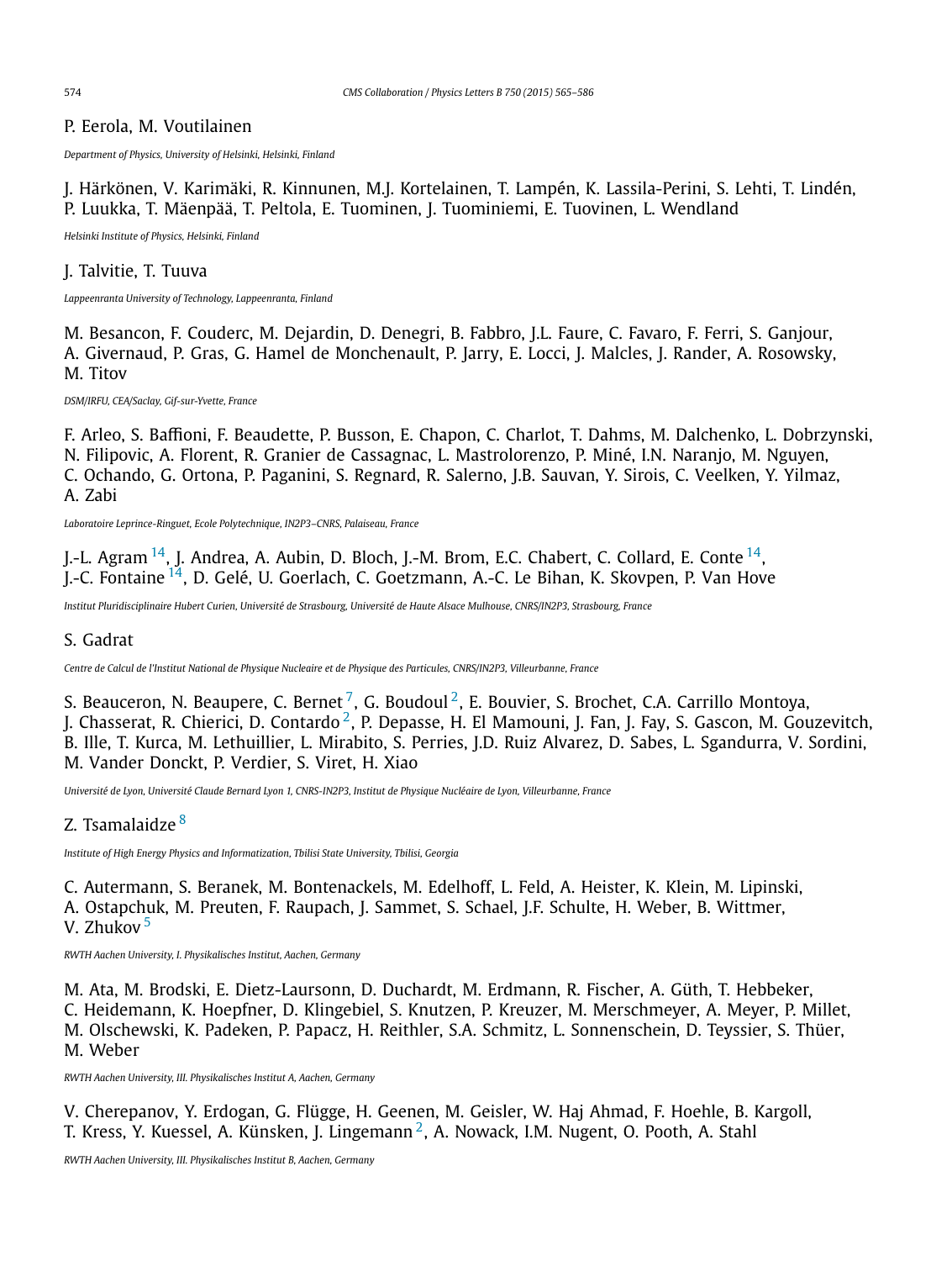M. Aldaya Martin, I. Asin, N. Bartosik, J. Behr, U. Behrens, A.J. Bell, A. Bethani, K. Borras, A. Burgmeier, A. Cakir, L. Calligaris, A. Campbell, S. Choudhury, F. Costanza, C. Diez Pardos, G. Dolinska, S. Dooling, T. Dorland, G. Eckerlin, D. Eckstein, T. Eichhorn, G. Flucke, J. Garay Garcia, A. Geiser, A. Gizhko, P. Gunnellini, J. Hauk, M. Hempel<sup>15</sup>, H. Jung, A. Kalogeropoulos, M. Kasemann, P. Katsas, J. Kieseler, C. Kleinwort, I. Korol, D. Krücker, W. Lange, J. Leonard, K. Lipka, A. Lobanov, W. Lohmann [15,](#page-21-0) B. Lutz, R. Mankel, I. Marfin [15,](#page-21-0) I.-A. Melzer-Pellmann, A.B. Meyer, G. Mittag, J. Mnich, A. Mussgiller, S. Naumann-Emme, A. Nayak, E. Ntomari, H. Perrey, D. Pitzl, R. Placakyte, A. Raspereza, P.M. Ribeiro Cipriano, B. Roland, E. Ron, M.Ö. Sahin, J. Salfeld-Nebgen, P. Saxena, T. Schoerner-Sadenius, M. Schröder, C. Seitz, S. Spannagel, A.D.R. Vargas Trevino, R. Walsh, C. Wissing

*Deutsches Elektronen-Synchrotron, Hamburg, Germany*

V. Blobel, M. Centis Vignali, A.R. Draeger, J. Erfle, E. Garutti, K. Goebel, M. Görner, J. Haller, M. Hoffmann, R.S. Höing, A. Junkes, H. Kirschenmann, R. Klanner, R. Kogler, J. Lange, T. Lapsien, T. Lenz, I. Marchesini, J. Ott, T. Peiffer, A. Perieanu, N. Pietsch, J. Poehlsen, T. Poehlsen, D. Rathjens, C. Sander, H. Schettler, P. Schleper, E. Schlieckau, A. Schmidt, M. Seidel, V. Sola, H. Stadie, G. Steinbrück, D. Troendle, E. Usai, L. Vanelderen, A. Vanhoefer

*University of Hamburg, Hamburg, Germany*

C. Barth, C. Baus, J. Berger, C. Böser, E. Butz, T. Chwalek, W. De Boer, A. Descroix, A. Dierlamm, M. Feindt, F. Frensch, M. Giffels, A. Gilbert, F. Hartmann<sup>2</sup>, T. Hauth, U. Husemann, I. Katkov<sup>[5](#page-21-0)</sup>, A. Kornmayer<sup>2</sup>, P. Lobelle Pardo, M.U. Mozer, T. Müller, Th. Müller, A. Nürnberg, G. Quast, K. Rabbertz, S. Röcker, H.J. Simonis, F.M. Stober, R. Ulrich, J. Wagner-Kuhr, S. Wayand, T. Weiler, R. Wolf

*Institut für Experimentelle Kernphysik, Karlsruhe, Germany*

G. Anagnostou, G. Daskalakis, T. Geralis, V.A. Giakoumopoulou, A. Kyriakis, D. Loukas, A. Markou, C. Markou, A. Psallidas, I. Topsis-Giotis

*Institute of Nuclear and Particle Physics (INPP), NCSR Demokritos, Aghia Paraskevi, Greece*

# A. Agapitos, S. Kesisoglou, A. Panagiotou, N. Saoulidou, E. Stiliaris

*University of Athens, Athens, Greece*

# X. Aslanoglou, I. Evangelou, G. Flouris, C. Foudas, P. Kokkas, N. Manthos, I. Papadopoulos, E. Paradas, J. Strologas

*University of Ioánnina, Ioánnina, Greece*

# G. Bencze, C. Hajdu, P. Hidas, D. Horvath [16,](#page-21-0) F. Sikler, V. Veszpremi, G. Vesztergombi [17,](#page-21-0) A.J. Zsigmond

*Wigner Research Centre for Physics, Budapest, Hungary*

# N. Beni, S. Czellar, J. Karancsi [18,](#page-21-0) J. Molnar, J. Palinkas, Z. Szillasi

*Institute of Nuclear Research ATOMKI, Debrecen, Hungary*

# A. Makovec, P. Raics, Z.L. Trocsanyi, B. Ujvari

*University of Debrecen, Debrecen, Hungary*

## S.K. Swain

*National Institute of Science Education and Research, Bhubaneswar, India*

S.B. Beri, V. Bhatnagar, R. Gupta, U. Bhawandeep, A.K. Kalsi, M. Kaur, R. Kumar, M. Mittal, N. Nishu, J.B. Singh

*Panjab University, Chandigarh, India*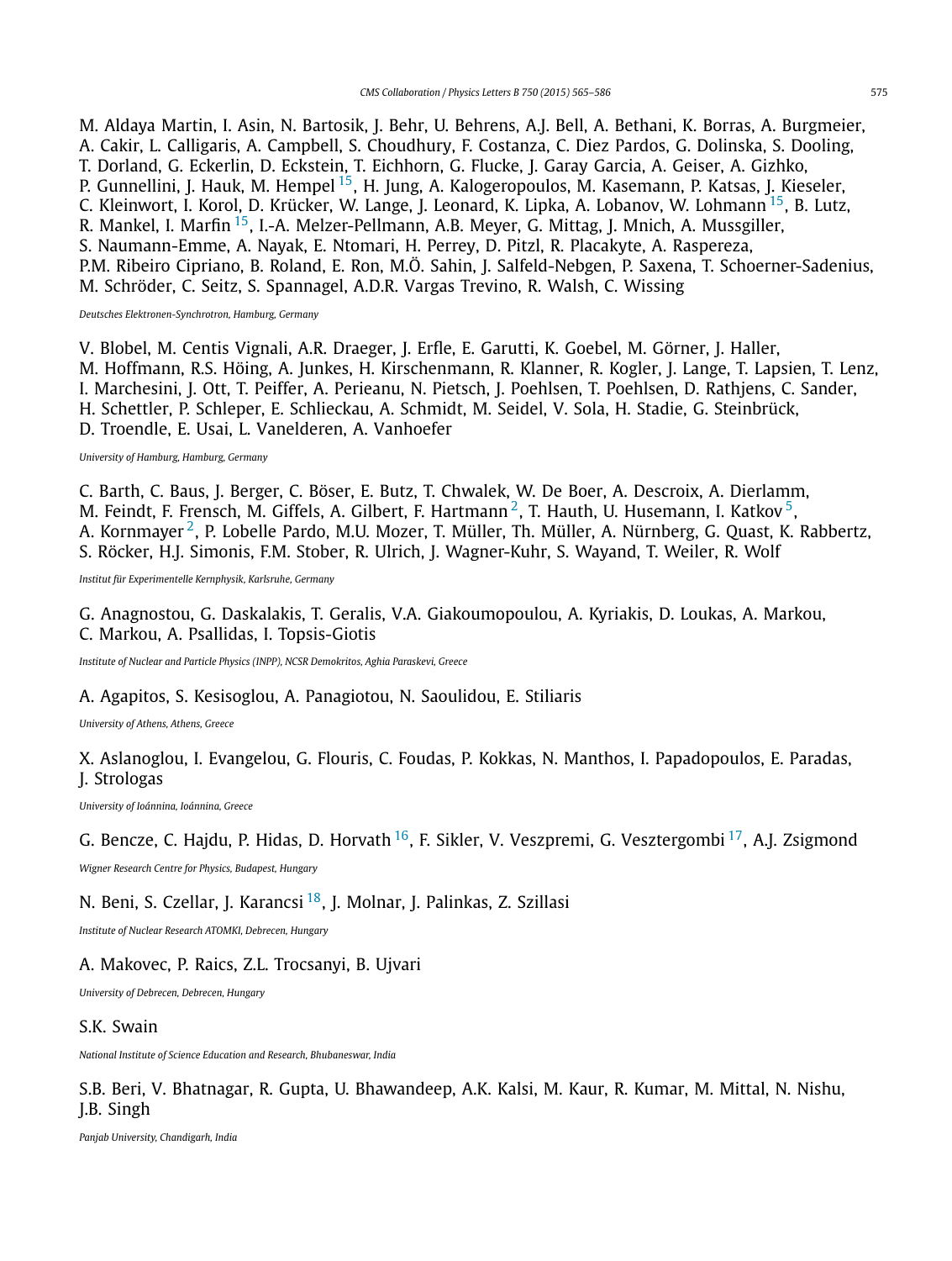Ashok Kumar, Arun Kumar, S. Ahuja, A. Bhardwaj, B.C. Choudhary, A. Kumar, S. Malhotra, M. Naimuddin, K. Ranjan, V. Sharma

*University of Delhi, Delhi, India*

S. Banerjee, S. Bhattacharya, K. Chatterjee, S. Dutta, B. Gomber, Sa. Jain, Sh. Jain, R. Khurana, A. Modak, S. Mukherjee, D. Roy, S. Sarkar, M. Sharan

*Saha Institute of Nuclear Physics, Kolkata, India*

A. Abdulsalam, D. Dutta, V. Kumar, A.K. Mohanty [2,](#page-20-0) L.M. Pant, P. Shukla, A. Topkar

*Bhabha Atomic Research Centre, Mumbai, India*

T. Aziz, S. Banerjee, S. Bhowmik <sup>[19](#page-21-0)</sup>, R.M. Chatterjee, R.K. Dewanjee, S. Dugad, S. Ganguly, S. Ghosh, M. Guchait, A. Gurtu [20,](#page-21-0) G. Kole, S. Kumar, M. Maity [19,](#page-21-0) G. Majumder, K. Mazumdar, G.B. Mohanty, B. Parida, K. Sudhakar, N. Wickramage [21](#page-21-0)

*Tata Institute of Fundamental Research, Mumbai, India*

H. Bakhshiansohi, H. Behnamian, S.M. Etesami [22,](#page-21-0) A. Fahim [23,](#page-21-0) R. Goldouzian, M. Khakzad, M. Mohammadi Najafabadi, M. Naseri, S. Paktinat Mehdiabadi, F. Rezaei Hosseinabadi, B. Safarzadeh [24,](#page-21-0) M. Zeinali

*Institute for Research in Fundamental Sciences (IPM), Tehran, Iran*

### M. Felcini, M. Grunewald

*University College Dublin, Dublin, Ireland*

M. Abbrescia <sup>a</sup>*,*b, C. Calabria <sup>a</sup>*,*b, S.S. Chhibra <sup>a</sup>*,*b, A. Colaleo a, D. Creanza <sup>a</sup>*,*c, L. Cristella <sup>a</sup>*,*b, N. De Filippis <sup>a</sup>*,*c, M. De Palma <sup>a</sup>*,*b, L. Fiore a, G. Iaselli <sup>a</sup>*,*c, G. Maggi <sup>a</sup>*,*c, M. Maggi a, S. My <sup>a</sup>*,*c, S. Nuzzo <sup>a</sup>*,*b, A. Pompili <sup>a</sup>*,*b, G. Pugliese <sup>a</sup>*,*c, R. Radogna <sup>a</sup>*,*b*,*[2,](#page-20-0) G. Selvaggi <sup>a</sup>*,*b, A. Sharma a, L. Silvestris <sup>a</sup>*,*[2,](#page-20-0) R. Venditti <sup>a</sup>*,*b, P. Verwilligen<sup>a</sup>

- <sup>a</sup> *INFN Sezione di Bari, Bari, Italy* <sup>b</sup> *Università di Bari, Bari, Italy*
- <sup>c</sup> *Politecnico di Bari, Bari, Italy*

G. Abbiendi a, A.C. Benvenuti a, D. Bonacorsi <sup>a</sup>*,*b, S. Braibant-Giacomelli <sup>a</sup>*,*b, L. Brigliadori <sup>a</sup>*,*b, R. Campanini <sup>a</sup>*,*b, P. Capiluppi <sup>a</sup>*,*b, A. Castro <sup>a</sup>*,*b, F.R. Cavallo a, G. Codispoti <sup>a</sup>*,*b, M. Cuffiani <sup>a</sup>*,*b, G.M. Dallavalle<sup>a</sup>, F. Fabbri<sup>a</sup>, A. Fanfani<sup>a,b</sup>, D. Fasanella a,b, P. Giacomelli<sup>a</sup>, C. Grandi<sup>a</sup>, L. Guiducci<sup>a,b</sup>, S. Marcellini a, G. Masetti a, A. Montanari a, F.L. Navarria <sup>a</sup>*,*b, A. Perrotta a, A.M. Rossi <sup>a</sup>*,*b, T. Rovelli <sup>a</sup>*,*b, G.P. Siroli <sup>a</sup>*,*b, N. Tosi <sup>a</sup>*,*b, R. Travaglini <sup>a</sup>*,*<sup>b</sup>

<sup>a</sup> *INFN Sezione di Bologna, Bologna, Italy* <sup>b</sup> *Università di Bologna, Bologna, Italy*

S. Albergo <sup>a</sup>*,*b, G. Cappello a, M. Chiorboli <sup>a</sup>*,*b, S. Costa <sup>a</sup>*,*b, F. Giordano <sup>a</sup>*,*[2,](#page-20-0) R. Potenza <sup>a</sup>*,*b, A. Tricomi <sup>a</sup>*,*b, C. Tuve <sup>a</sup>*,*<sup>b</sup>

<sup>a</sup> *INFN Sezione di Catania, Catania, Italy*

<sup>b</sup> *Università di Catania, Catania, Italy*

<sup>c</sup> *CSFNSM, Catania, Italy*

G. Barbagli<sup>a</sup>, V. Ciulli<sup>a,b</sup>, C. Civinini<sup>a</sup>, R. D'Alessandro<sup>a,b</sup>, E. Focardi<sup>a,b</sup>, E. Gallo<sup>a</sup>, S. Gonzi<sup>a,b</sup>, V. Gori<sup>a,b</sup>, P. Lenzi a, b, M. Meschini <sup>a</sup>, S. Paoletti <sup>a</sup>, G. Sguazzoni <sup>a</sup>, A. Tropiano a, b

<sup>a</sup> *INFN Sezione di Firenze, Firenze, Italy*

<sup>b</sup> *Università di Firenze, Firenze, Italy*

L. Benussi, S. Bianco, F. Fabbri, D. Piccolo

*INFN Laboratori Nazionali di Frascati, Frascati, Italy*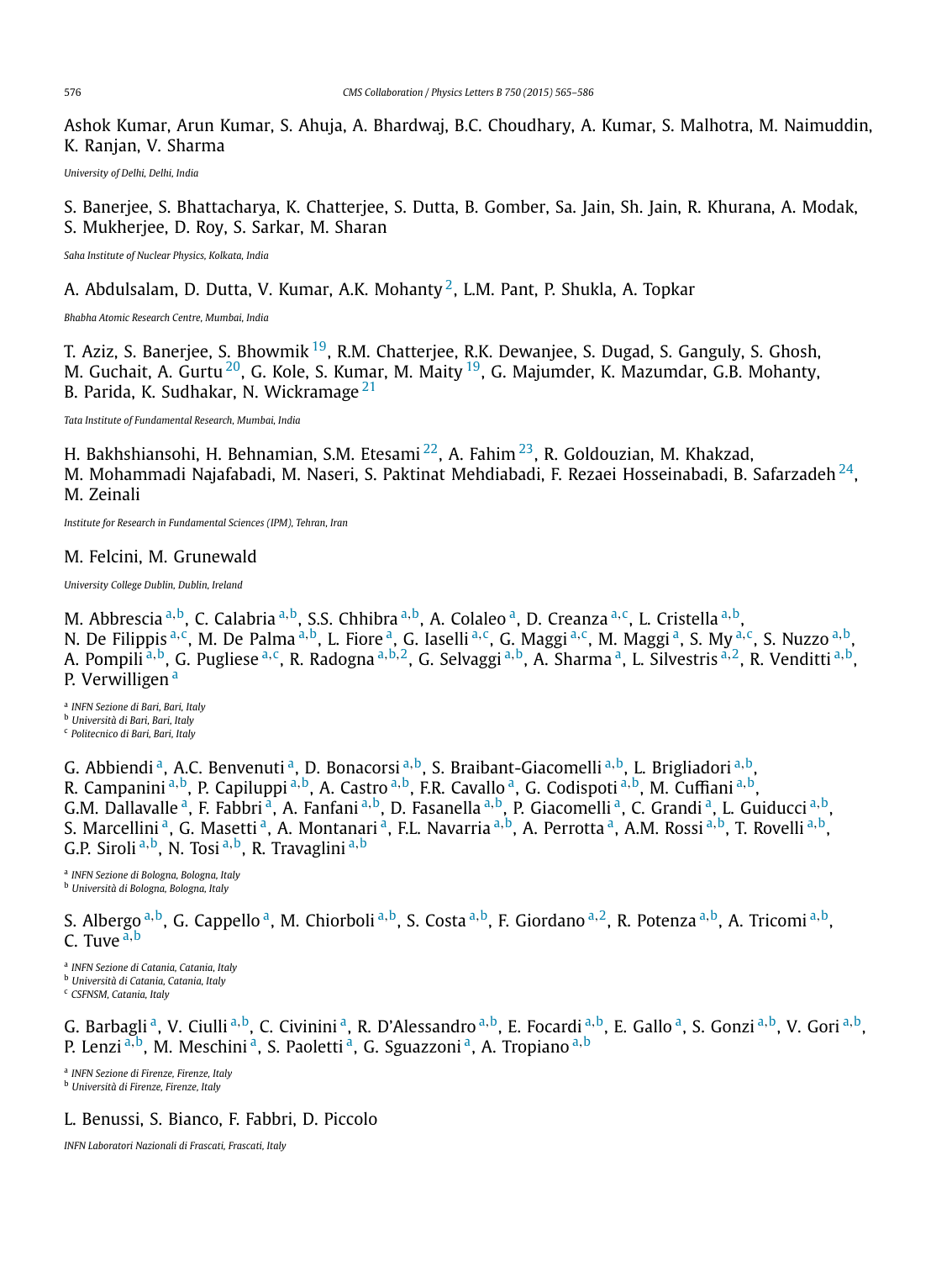# R. Ferretti <sup>a</sup>*,*b, F. Ferro a, M. Lo Vetere <sup>a</sup>*,*b, E. Robutti a, S. Tosi <sup>a</sup>*,*<sup>b</sup>

<sup>a</sup> *INFN Sezione di Genova, Genova, Italy* <sup>b</sup> *Università di Genova, Genova, Italy*

M.E. Dinardo <sup>a</sup>*,*b, S. Fiorendi <sup>a</sup>*,*b, S. Gennai <sup>a</sup>*,*[2,](#page-20-0) R. Gerosa <sup>a</sup>*,*b*,*[2](#page-20-0), A. Ghezzi <sup>a</sup>*,*b, P. Govoni <sup>a</sup>*,*b, M.T. Lucchini <sup>a</sup>*,*b*,*[2](#page-20-0), S. Malvezzi a, R.A. Manzoni <sup>a</sup>*,*b, A. Martelli <sup>a</sup>*,*b, B. Marzocchi <sup>a</sup>*,*b*,*[2,](#page-20-0) D. Menasce a, L. Moroni a, M. Paganoni<sup>a,b</sup>, D. Pedrini<sup>a</sup>, S. Ragazzi<sup>a,b</sup>, N. Redaelli<sup>a</sup>, T. Tabarelli de Fatis<sup>a,b</sup>

<sup>a</sup> *INFN Sezione di Milano-Bicocca, Milano, Italy*

<sup>b</sup> *Università di Milano-Bicocca, Milano, Italy*

S. Buontempo a, N. Cavallo <sup>a</sup>*,*c, S. Di Guida <sup>a</sup>*,*d*,*[2,](#page-20-0) F. Fabozzi <sup>a</sup>*,*c, A.O.M. Iorio <sup>a</sup>*,*b, L. Lista a, S. Meola <sup>a</sup>*,*d*,*[2,](#page-20-0) M. Merola<sup>a</sup>. P. Paolucci<sup>a, [2](#page-20-0)</sup>

<sup>a</sup> *INFN Sezione di Napoli, Napoli, Italy*

<sup>b</sup> *Università di Napoli 'Federico II', Napoli, Italy*

<sup>c</sup> *Università della Basilicata, Potenza, Italy*

<sup>d</sup> *Università G. Marconi, Roma, Italy*

P. Azzi a, N. Bacchetta a, D. Bisello <sup>a</sup>*,*b, A. Branca <sup>a</sup>*,*b, R. Carlin <sup>a</sup>*,*b, P. Checchia a, M. Dall'Osso <sup>a</sup>*,*b, T. Dorigo a, U. Gasparini <sup>a,b</sup>, A. Gozzelino <sup>a</sup>, K. Kanishchev <sup>a,c</sup>, S. Lacaprara <sup>a</sup>, M. Margoni <sup>a,b</sup>, A.T. Meneguzzo <sup>a,b</sup>, J. Pazzini <sup>a</sup>*,*b, N. Pozzobon <sup>a</sup>*,*b, P. Ronchese <sup>a</sup>*,*b, F. Simonetto <sup>a</sup>*,*b, E. Torassa a, M. Tosi <sup>a</sup>*,*b, S. Vanini <sup>a</sup>*,*b, S. Ventura a, P. Zotto <sup>a</sup>*,*b, A. Zucchetta <sup>a</sup>*,*b, G. Zumerle <sup>a</sup>*,*<sup>b</sup>

<sup>a</sup> *INFN Sezione di Padova, Padova, Italy*

<sup>b</sup> *Università di Padova, Padova, Italy*

<sup>c</sup> *Università di Trento, Trento, Italy*

M. Gabusi <sup>a</sup>*,*b, S.P. Ratti <sup>a</sup>*,*b, V. Re a, C. Riccardi <sup>a</sup>*,*b, P. Salvini a, P. Vitulo <sup>a</sup>*,*<sup>b</sup>

<sup>a</sup> *INFN Sezione di Pavia, Pavia, Italy* <sup>b</sup> *Università di Pavia, Pavia, Italy*

M. Biasini <sup>a</sup>*,*b, G.M. Bilei a, D. Ciangottini <sup>a</sup>*,*b*,*[2,](#page-20-0) L. Fanò <sup>a</sup>*,*b, P. Lariccia <sup>a</sup>*,*b, G. Mantovani <sup>a</sup>*,*b, M. Menichelli a, A. Saha a, A. Santocchia <sup>a</sup>*,*b, A. Spiezia <sup>a</sup>*,*b*,*[2](#page-20-0)

<sup>a</sup> *INFN Sezione di Perugia, Perugia, Italy*

<sup>b</sup> *Università di Perugia, Perugia, Italy*

K. Androsov a, [25,](#page-21-0) P. Azzurri <sup>a</sup>, G. Bagliesi <sup>a</sup>, J. Bernardini <sup>a</sup>, T. Boccali <sup>a</sup>, G. Broccolo a,c, R. Castaldi <sup>a</sup>, M.A. Ciocci <sup>a</sup>*,*[25](#page-21-0), R. Dell'Orso a, S. Donato <sup>a</sup>*,*c*,*[2,](#page-20-0) G. Fedi, F. Fiori <sup>a</sup>*,*c, L. Foà <sup>a</sup>*,*c, A. Giassi a, M.T. Grippo <sup>a</sup>*,*[25,](#page-21-0) F. Ligabue <sup>a</sup>*,*c, T. Lomtadze a, L. Martini <sup>a</sup>*,*b, A. Messineo <sup>a</sup>*,*b, C.S. Moon <sup>a</sup>*,*[26](#page-21-0), F. Palla <sup>a</sup>*,*[2,](#page-20-0) A. Rizzi <sup>a</sup>*,*b, A. Savoy-Navarro <sup>a, 27</sup>, A.T. Serban <sup>a</sup>, P. Spagnolo <sup>a</sup>, P. Squillacioti <sup>a, 25</sup>, R. Tenchini <sup>a</sup>, G. Tonelli <sup>a, b</sup>, A. Venturi a, P.G. Verdini a, C. Vernieri <sup>a</sup>*,*<sup>c</sup>

<sup>a</sup> *INFN Sezione di Pisa, Pisa, Italy*

<sup>b</sup> *Università di Pisa, Pisa, Italy*

<sup>c</sup> *Scuola Normale Superiore di Pisa, Pisa, Italy*

L. Barone a,b, F. Cavallari <sup>a</sup>, G. D'imperio <sup>a,b</sup>, D. Del Re a,b, M. Diemoz <sup>a</sup>, C. Jorda <sup>a</sup>, E. Longo <sup>a,b</sup>, F. Margaroli <sup>a</sup>*,*b, P. Meridiani a, F. Micheli <sup>a</sup>*,*b*,*[2](#page-20-0), G. Organtini <sup>a</sup>*,*b, R. Paramatti a, S. Rahatlou <sup>a</sup>*,*b, C. Rovelli a, F. Santanastasio <sup>a</sup>*,*b, L. Soffi <sup>a</sup>*,*b, P. Traczyk <sup>a</sup>*,*b*,*[2](#page-20-0)

<sup>a</sup> *INFN Sezione di Roma, Roma, Italy*

<sup>b</sup> *Università di Roma, Roma, Italy*

N. Amapane <sup>a</sup>*,*b, R. Arcidiacono <sup>a</sup>*,*c, S. Argiro <sup>a</sup>*,*b, M. Arneodo <sup>a</sup>*,*c, R. Bellan <sup>a</sup>*,*b, C. Biino a, N. Cartiglia a, S. Casasso <sup>a</sup>*,*b*,*[2,](#page-20-0) M. Costa <sup>a</sup>*,*b, R. Covarelli, A. Degano <sup>a</sup>*,*b, N. Demaria a, L. Finco <sup>a</sup>*,*b*,*[2,](#page-20-0) C. Mariotti a, S. Maselli a, G. Mazza a, E. Migliore <sup>a</sup>*,*b, V. Monaco <sup>a</sup>*,*b, M. Musich a, M.M. Obertino <sup>a</sup>*,*c, L. Pacher <sup>a</sup>*,*b, N. Pastrone a, M. Pelliccioni a, G.L. Pinna Angioni <sup>a</sup>*,*b, A. Romero <sup>a</sup>*,*b, M. Ruspa <sup>a</sup>*,*c, R. Sacchi <sup>a</sup>*,*b, A. Solano a, b, A. Staiano <sup>a</sup>, U. Tamponi<sup>a</sup>

<sup>a</sup> *INFN Sezione di Torino, Torino, Italy* <sup>b</sup> *Università di Torino, Torino, Italy*

<sup>c</sup> *Università del Piemonte Orientale, Novara, Italy*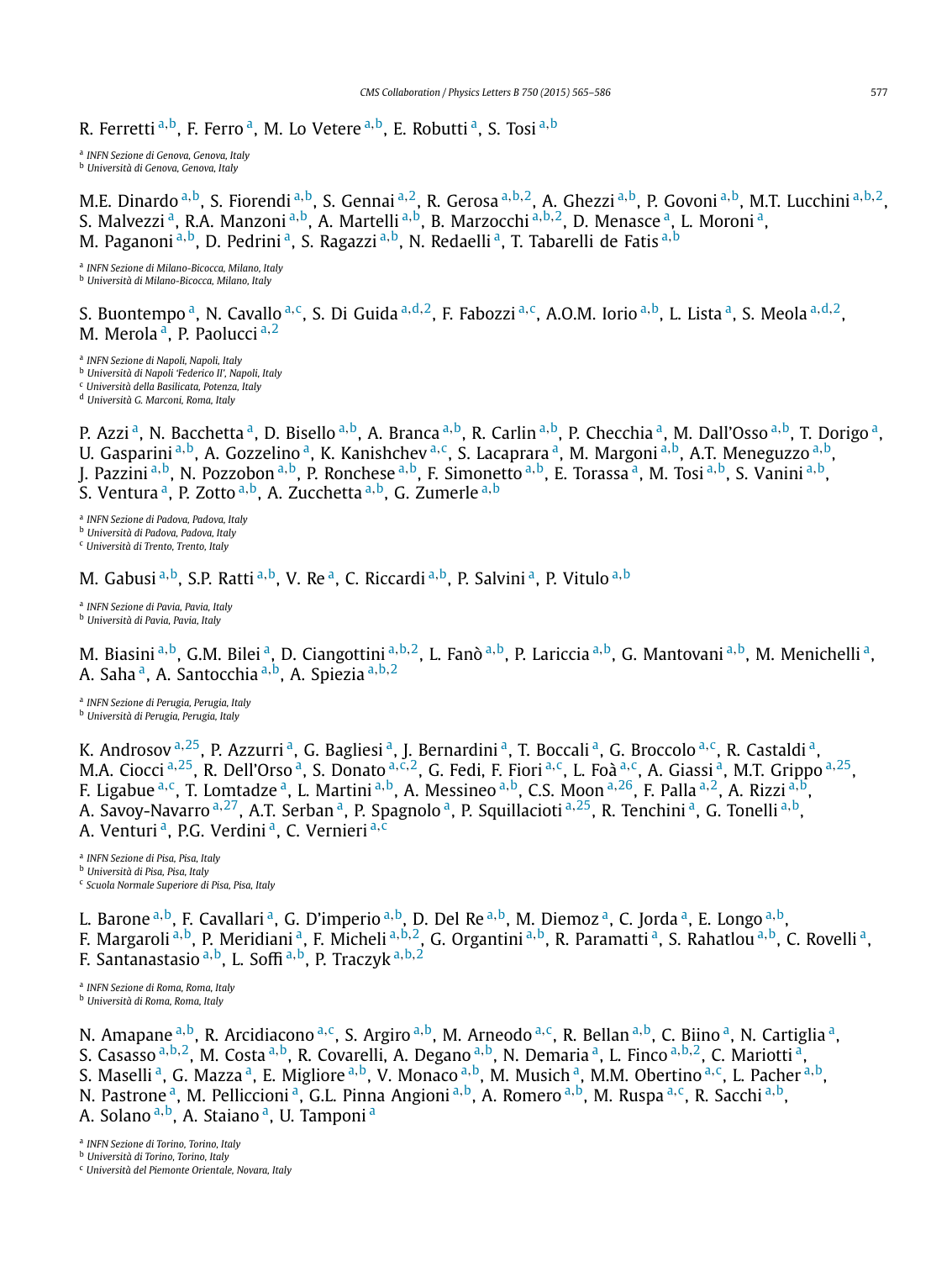# S. Belforte a, V. Candelise <sup>a</sup>*,*b*,*[2,](#page-20-0) M. Casarsa a, F. Cossutti a, G. Della Ricca <sup>a</sup>*,*b, B. Gobbo a, C. La Licata <sup>a</sup>*,*b, M. Marone <sup>a</sup>*,*b, A. Schizzi <sup>a</sup>*,*b, T. Umer <sup>a</sup>*,*b, A. Zanetti <sup>a</sup>

<sup>a</sup> *INFN Sezione di Trieste, Trieste, Italy* <sup>b</sup> *Università di Trieste, Trieste, Italy*

# S. Chang, A. Kropivnitskaya, S.K. Nam

*Kangwon National University, Chunchon, Republic of Korea*

# D.H. Kim, G.N. Kim, M.S. Kim, D.J. Kong, S. Lee, Y.D. Oh, H. Park, A. Sakharov, D.C. Son

*Kyungpook National University, Daegu, Republic of Korea*

# T.J. Kim, M.S. Ryu

*Chonbuk National University, Jeonju, Republic of Korea*

# J.Y. Kim, D.H. Moon, S. Song

*Chonnam National University, Institute for Universe and Elementary Particles, Kwangju, Republic of Korea*

# S. Choi, D. Gyun, B. Hong, M. Jo, H. Kim, Y. Kim, B. Lee, K.S. Lee, S.K. Park, Y. Roh

*Korea University, Seoul, Republic of Korea*

# H.D. Yoo

*Seoul National University, Seoul, Republic of Korea*

# M. Choi, J.H. Kim, I.C. Park, G. Ryu

*University of Seoul, Seoul, Republic of Korea*

# Y. Choi, Y.K. Choi, J. Goh, D. Kim, E. Kwon, J. Lee, I. Yu

*Sungkyunkwan University, Suwon, Republic of Korea*

# A. Juodagalvis

*Vilnius University, Vilnius, Lithuania*

# J.R. Komaragiri, M.A.B. Md Ali

*National Centre for Particle Physics, Universiti Malaya, Kuala Lumpur, Malaysia*

# E. Casimiro Linares, H. Castilla-Valdez, E. De La Cruz-Burelo, I. Heredia-de La Cruz, A. Hernandez-Almada, R. Lopez-Fernandez, A. Sanchez-Hernandez

*Centro de Investigacion y de Estudios Avanzados del IPN, Mexico City, Mexico*

# S. Carrillo Moreno, F. Vazquez Valencia

*Universidad Iberoamericana, Mexico City, Mexico*

# I. Pedraza, H.A. Salazar Ibarguen

*Benemerita Universidad Autonoma de Puebla, Puebla, Mexico*

# A. Morelos Pineda

*Universidad Autónoma de San Luis Potosí, San Luis Potosí, Mexico*

# D. Krofcheck

*University of Auckland, Auckland, New Zealand*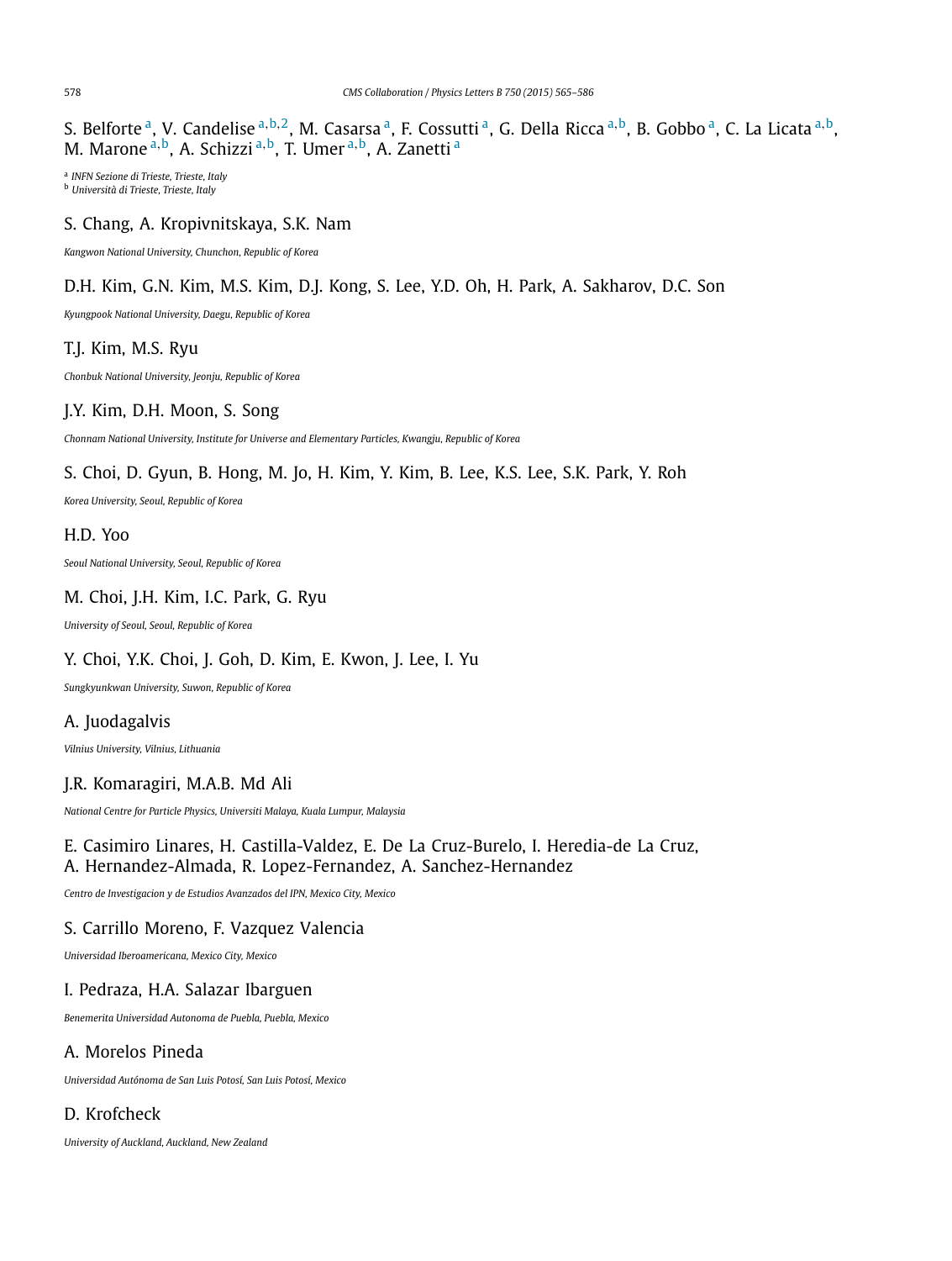## P.H. Butler, S. Reucroft

*University of Canterbury, Christchurch, New Zealand*

# A. Ahmad, M. Ahmad, Q. Hassan, H.R. Hoorani, W.A. Khan, T. Khurshid, M. Shoaib

*National Centre for Physics, Quaid-I-Azam University, Islamabad, Pakistan*

H. Bialkowska, M. Bluj, B. Boimska, T. Frueboes, M. Górski, M. Kazana, K. Nawrocki, K. Romanowska-Rybinska, M. Szleper, P. Zalewski

*National Centre for Nuclear Research, Swierk, Poland*

G. Brona, K. Bunkowski, M. Cwiok, W. Dominik, K. Doroba, A. Kalinowski, M. Konecki, J. Krolikowski, M. Misiura, M. Olszewski

*Institute of Experimental Physics, Faculty of Physics, University of Warsaw, Warsaw, Poland*

P. Bargassa, C. Beirão Da Cruz E Silva, P. Faccioli, P.G. Ferreira Parracho, M. Gallinaro, L. Lloret Iglesias, F. Nguyen, J. Rodrigues Antunes, J. Seixas, J. Varela, P. Vischia

*Laboratório de Instrumentação e Física Experimental de Partículas, Lisboa, Portugal*

S. Afanasiev, P. Bunin, M. Gavrilenko, I. Golutvin, I. Gorbunov, A. Kamenev, V. Karjavin, V. Konoplyanikov, A. Lanev, A. Malakhov, V. Matveev<sup>28</sup>, P. Moisenz, V. Palichik, V. Perelygin, S. Shmatov, N. Skatchkov, V. Smirnov, A. Zarubin

*Joint Institute for Nuclear Research, Dubna, Russia*

V. Golovtsov, Y. Ivanov, V. Kim [29,](#page-21-0) E. Kuznetsova, P. Levchenko, V. Murzin, V. Oreshkin, I. Smirnov, V. Sulimov, L. Uvarov, S. Vavilov, A. Vorobyev, An. Vorobyev

*Petersburg Nuclear Physics Institute, Gatchina (St. Petersburg), Russia*

Yu. Andreev, A. Dermenev, S. Gninenko, N. Golubev, M. Kirsanov, N. Krasnikov, A. Pashenkov, D. Tlisov, A. Toropin

*Institute for Nuclear Research, Moscow, Russia*

V. Epshteyn, V. Gavrilov, N. Lychkovskaya, V. Popov, I. Pozdnyakov, G. Safronov, S. Semenov, A. Spiridonov, V. Stolin, E. Vlasov, A. Zhokin

*Institute for Theoretical and Experimental Physics, Moscow, Russia*

V. Andreev, M. Azarkin <sup>[30](#page-21-0)</sup>, I. Dremin <sup>30</sup>, M. Kirakosyan, A. Leonidov <sup>30</sup>, G. Mesyats, S.V. Rusakov, A. Vinogradov

*P.N. Lebedev Physical Institute, Moscow, Russia*

A. Belyaev, E. Boos, A. Demiyanov, A. Ershov, A. Gribushin, O. Kodolova, V. Korotkikh, I. Lokhtin, S. Obraztsov, S. Petrushanko, V. Savrin, A. Snigirev, I. Vardanyan

*Skobeltsyn Institute of Nuclear Physics, Lomonosov Moscow State University, Moscow, Russia*

I. Azhgirey, I. Bayshev, S. Bitioukov, V. Kachanov, A. Kalinin, D. Konstantinov, V. Krychkine, V. Petrov, R. Ryutin, A. Sobol, L. Tourtchanovitch, S. Troshin, N. Tyurin, A. Uzunian, A. Volkov

*State Research Center of Russian Federation, Institute for High Energy Physics, Protvino, Russia*

P. Adzic<sup>31</sup>, M. Ekmedzic, J. Milosevic, V. Rekovic

*University of Belgrade, Faculty of Physics and Vinca Institute of Nuclear Sciences, Belgrade, Serbia*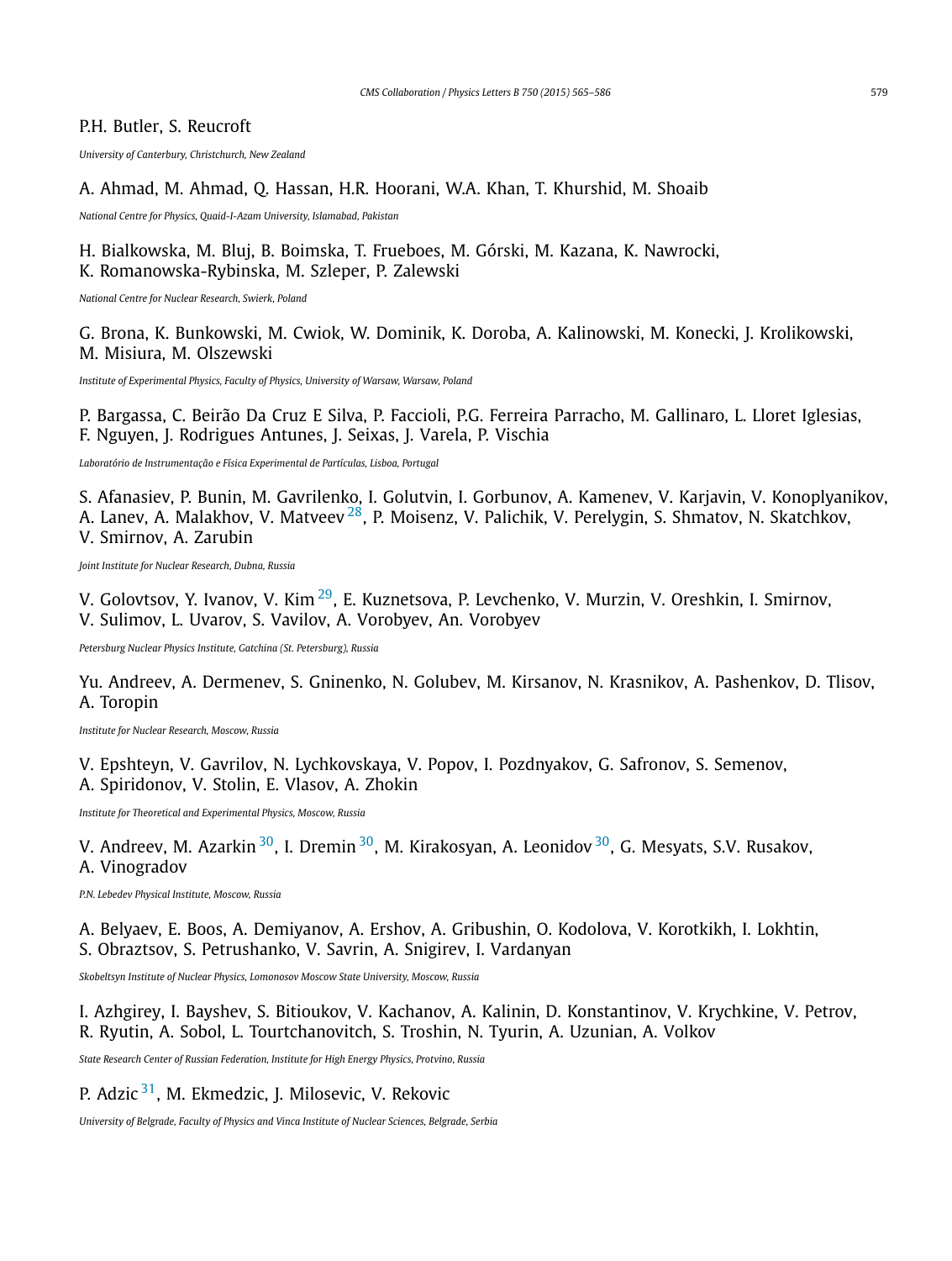J. Alcaraz Maestre, C. Battilana, E. Calvo, M. Cerrada, M. Chamizo Llatas, N. Colino, B. De La Cruz, A. Delgado Peris, D. Domínguez Vázquez, A. Escalante Del Valle, C. Fernandez Bedoya, J.P. Fernández Ramos, J. Flix, M.C. Fouz, P. Garcia-Abia, O. Gonzalez Lopez, S. Goy Lopez, J.M. Hernandez, M.I. Josa, E. Navarro De Martino, A. Pérez-Calero Yzquierdo, J. Puerta Pelayo, A. Quintario Olmeda, I. Redondo, L. Romero, M.S. Soares

*Centro de Investigaciones Energéticas Medioambientales y Tecnológicas (CIEMAT), Madrid, Spain*

# C. Albajar, J.F. de Trocóniz, M. Missiroli, D. Moran

*Universidad Autónoma de Madrid, Madrid, Spain*

# H. Brun, J. Cuevas, J. Fernandez Menendez, S. Folgueras, I. Gonzalez Caballero

*Universidad de Oviedo, Oviedo, Spain*

J.A. Brochero Cifuentes, I.J. Cabrillo, A. Calderon, J. Duarte Campderros, M. Fernandez, G. Gomez, A. Graziano, A. Lopez Virto, J. Marco, R. Marco, C. Martinez Rivero, F. Matorras, F.J. Munoz Sanchez, J. Piedra Gomez, T. Rodrigo, A.Y. Rodríguez-Marrero, A. Ruiz-Jimeno, L. Scodellaro, I. Vila, R. Vilar Cortabitarte

*Instituto de Física de Cantabria (IFCA), CSIC-Universidad de Cantabria, Santander, Spain*

D. Abbaneo, E. Auffray, G. Auzinger, M. Bachtis, P. Baillon, A.H. Ball, D. Barney, A. Benaglia, J. Bendavid, L. Benhabib, J.F. Benitez, P. Bloch, A. Bocci, A. Bonato, O. Bondu, C. Botta, H. Breuker, T. Camporesi, G. Cerminara, S. Colafranceschi [32,](#page-21-0) M. D'Alfonso, D. d'Enterria, A. Dabrowski, A. David, F. De Guio, A. De Roeck, S. De Visscher, E. Di Marco, M. Dobson, M. Dordevic, B. Dorney, N. Dupont-Sagorin, A. Elliott-Peisert, G. Franzoni, W. Funk, D. Gigi, K. Gill, D. Giordano, M. Girone, F. Glege, R. Guida, S. Gundacker, M. Guthoff, J. Hammer, M. Hansen, P. Harris, J. Hegeman, V. Innocente, P. Janot, K. Kousouris, K. Krajczar, P. Lecoq, C. Lourenço, N. Magini, L. Malgeri, M. Mannelli, J. Marrouche, L. Masetti, F. Meijers, S. Mersi, E. Meschi, F. Moortgat, S. Morovic, M. Mulders, L. Orsini, L. Pape, E. Perez, A. Petrilli, G. Petrucciani, A. Pfeiffer, M. Pimiä, D. Piparo, M. Plagge, A. Racz, G. Rolandi <sup>33</sup>, M. Rovere, H. Sakulin, C. Schäfer, C. Schwick, A. Sharma, P. Siegrist, P. Silva, M. Simon, P. Sphicas <sup>34</sup>, D. Spiga, J. Steggemann, B. Stieger, M. Stoye, Y. Takahashi, D. Treille, A. Tsirou, G.I. Veres [17,](#page-21-0) N. Wardle, H.K. Wöhri, H. Wollny, W.D. Zeuner

*CERN, European Organization for Nuclear Research, Geneva, Switzerland*

W. Bertl, K. Deiters, W. Erdmann, R. Horisberger, Q. Ingram, H.C. Kaestli, D. Kotlinski, U. Langenegger, D. Renker, T. Rohe

*Paul Scherrer Institut, Villigen, Switzerland*

F. Bachmair, L. Bäni, L. Bianchini, M.A. Buchmann, B. Casal, N. Chanon, G. Dissertori, M. Dittmar, M. Donegà, M. Dünser, P. Eller, C. Grab, D. Hits, J. Hoss, W. Lustermann, B. Mangano, A.C. Marini, M. Marionneau, P. Martinez Ruiz del Arbol, M. Masciovecchio, D. Meister, N. Mohr, P. Musella, C. Nägeli [35,](#page-21-0) F. Nessi-Tedaldi, F. Pandolfi, F. Pauss, L. Perrozzi, M. Peruzzi, M. Quittnat, L. Rebane, M. Rossini, A. Starodumov<sup>36</sup>, M. Takahashi, K. Theofilatos, R. Wallny, H.A. Weber

*Institute for Particle Physics, ETH Zurich, Zurich, Switzerland*

C. Amsler [37,](#page-21-0) M.F. Canelli, V. Chiochia, A. De Cosa, A. Hinzmann, T. Hreus, B. Kilminster, C. Lange, J. Ngadiuba, D. Pinna, P. Robmann, F.J. Ronga, S. Taroni, M. Verzetti, Y. Yang

*Universität Zürich, Zurich, Switzerland*

M. Cardaci, K.H. Chen, T.H. Doan, C. Ferro, C.M. Kuo, W. Lin, Y.J. Lu, S.Y. Tseng, R. Volpe, S.S. Yu

*National Central University, Chung-Li, Taiwan*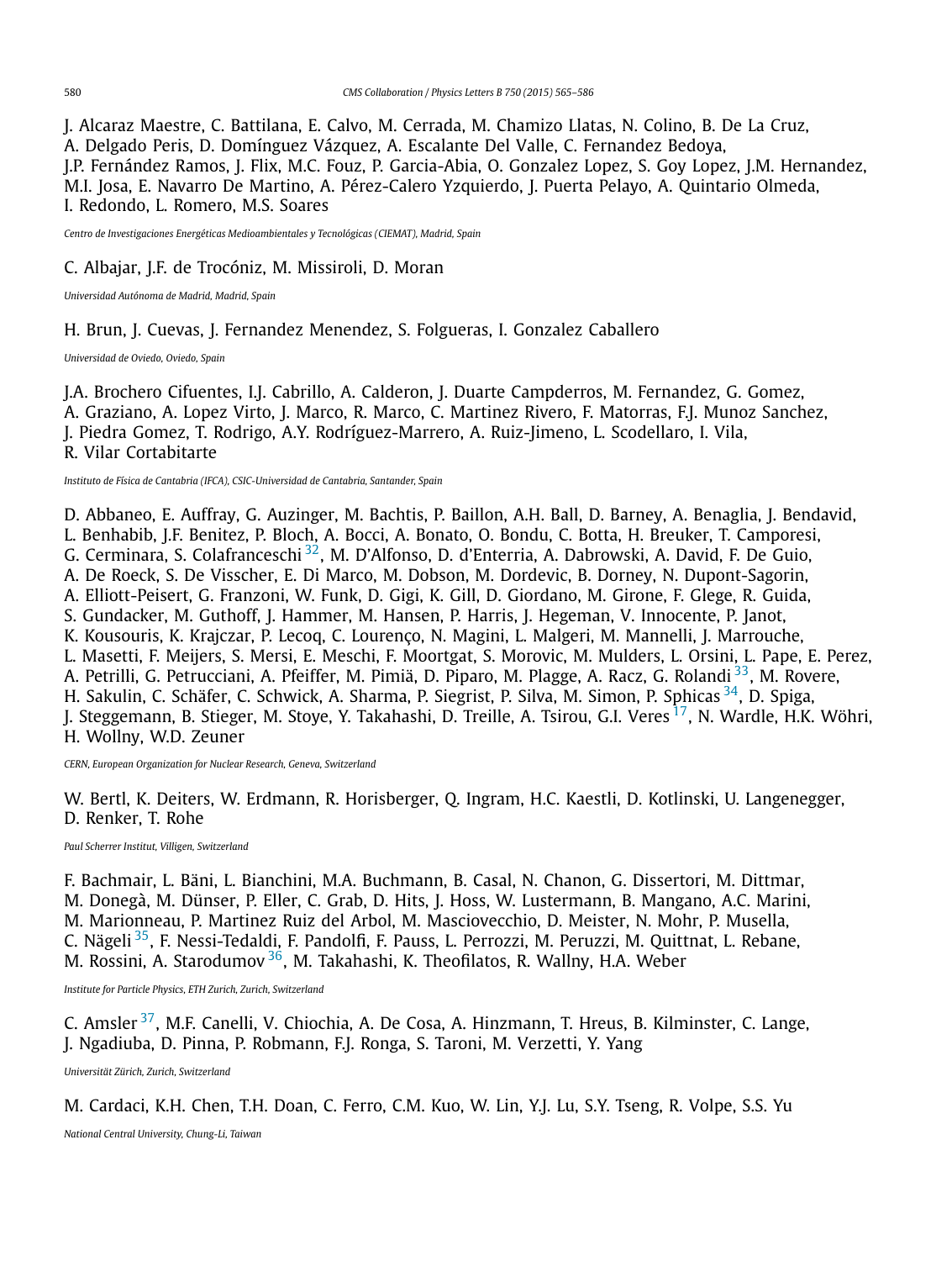P. Chang, Y.H. Chang, Y. Chao, K.F. Chen, P.H. Chen, C. Dietz, U. Grundler, W.-S. Hou, Y.F. Liu, R.-S. Lu, E. Petrakou, Y.M. Tzeng, R. Wilken

*National Taiwan University (NTU), Taipei, Taiwan*

# B. Asavapibhop, G. Singh, N. Srimanobhas, N. Suwonjandee

*Chulalongkorn University, Faculty of Science, Department of Physics, Bangkok, Thailand*

A. Adiguzel, M.N. Bakirci <sup>38</sup>, S. Cerci <sup>39</sup>, C. Dozen, I. Dumanoglu, E. Eskut, S. Girgis, G. Gokbulut, Y. Guler, E. Gurpinar, I. Hos, E.E. Kangal, A. Kayis Topaksu, G. Onengut <sup>40</sup>, K. Ozdemir, S. Ozturk <sup>38</sup>, A. Polatoz, D. Sunar Cerci [39,](#page-21-0) B. Tali [39,](#page-21-0) H. Topakli [38,](#page-21-0) M. Vergili, C. Zorbilmez

*Cukurova University, Adana, Turkey*

I.V. Akin, B. Bilin, S. Bilmis, H. Gamsizkan  $^{41}$ , B. Isildak  $^{42}$ , G. Karapinar  $^{43}$ , K. Ocalan  $^{44}$ , S. Sekmen, U.E. Surat, M. Yalvac, M. Zeyrek

*Middle East Technical University, Physics Department, Ankara, Turkey*

# E.A. Albayrak  $45$ , E. Gülmez, M. Kaya  $46$ , O. Kaya  $47$ , T. Yetkin  $48$

*Bogazici University, Istanbul, Turkey*

### K. Cankocak, F.I. Vardarlı

*Istanbul Technical University, Istanbul, Turkey*

#### L. Levchuk, P. Sorokin

*National Scientific Center, Kharkov Institute of Physics and Technology, Kharkov, Ukraine*

J.J. Brooke, E. Clement, D. Cussans, H. Flacher, J. Goldstein, M. Grimes, G.P. Heath, H.F. Heath, J. Jacob, L. Kreczko, C. Lucas, Z. Meng, D.M. Newbold <sup>49</sup>, S. Paramesvaran, A. Poll, T. Sakuma, S. Seif El Nasrstorey, S. Senkin, V.J. Smith

*University of Bristol, Bristol, United Kingdom*

A. Belyaev [50,](#page-21-0) C. Brew, R.M. Brown, D.J.A. Cockerill, J.A. Coughlan, K. Harder, S. Harper, E. Olaiya, D. Petyt, C.H. Shepherd-Themistocleous, A. Thea, I.R. Tomalin, T. Williams, W.J. Womersley, S.D. Worm

*Rutherford Appleton Laboratory, Didcot, United Kingdom*

M. Baber, R. Bainbridge, O. Buchmuller, D. Burton, D. Colling, N. Cripps, P. Dauncey, G. Davies, M. Della Negra, P. Dunne, A. Elwood, W. Ferguson, J. Fulcher, D. Futyan, G. Hall, G. Iles, M. Jarvis, G. Karapostoli, M. Kenzie, R. Lane, R. Lucas<sup>49</sup>, L. Lyons, A.-M. Magnan, S. Malik, B. Mathias, J. Nash, A. Nikitenko <sup>36</sup>, J. Pela, M. Pesaresi, K. Petridis, D.M. Raymond, S. Rogerson, A. Rose, C. Seez, P. Sharp<sup>†</sup>, A. Tapper, M. Vazquez Acosta, T. Virdee, S.C. Zenz

*Imperial College, London, United Kingdom*

J.E. Cole, P.R. Hobson, A. Khan, P. Kyberd, D. Leggat, D. Leslie, I.D. Reid, P. Symonds, L. Teodorescu, M. Turner

*Brunel University, Uxbridge, United Kingdom*

# J. Dittmann, K. Hatakeyama, A. Kasmi, H. Liu, T. Scarborough, Z. Wu

*Baylor University, Waco, USA*

O. Charaf, S.I. Cooper, C. Henderson, P. Rumerio

*The University of Alabama, Tuscaloosa, USA*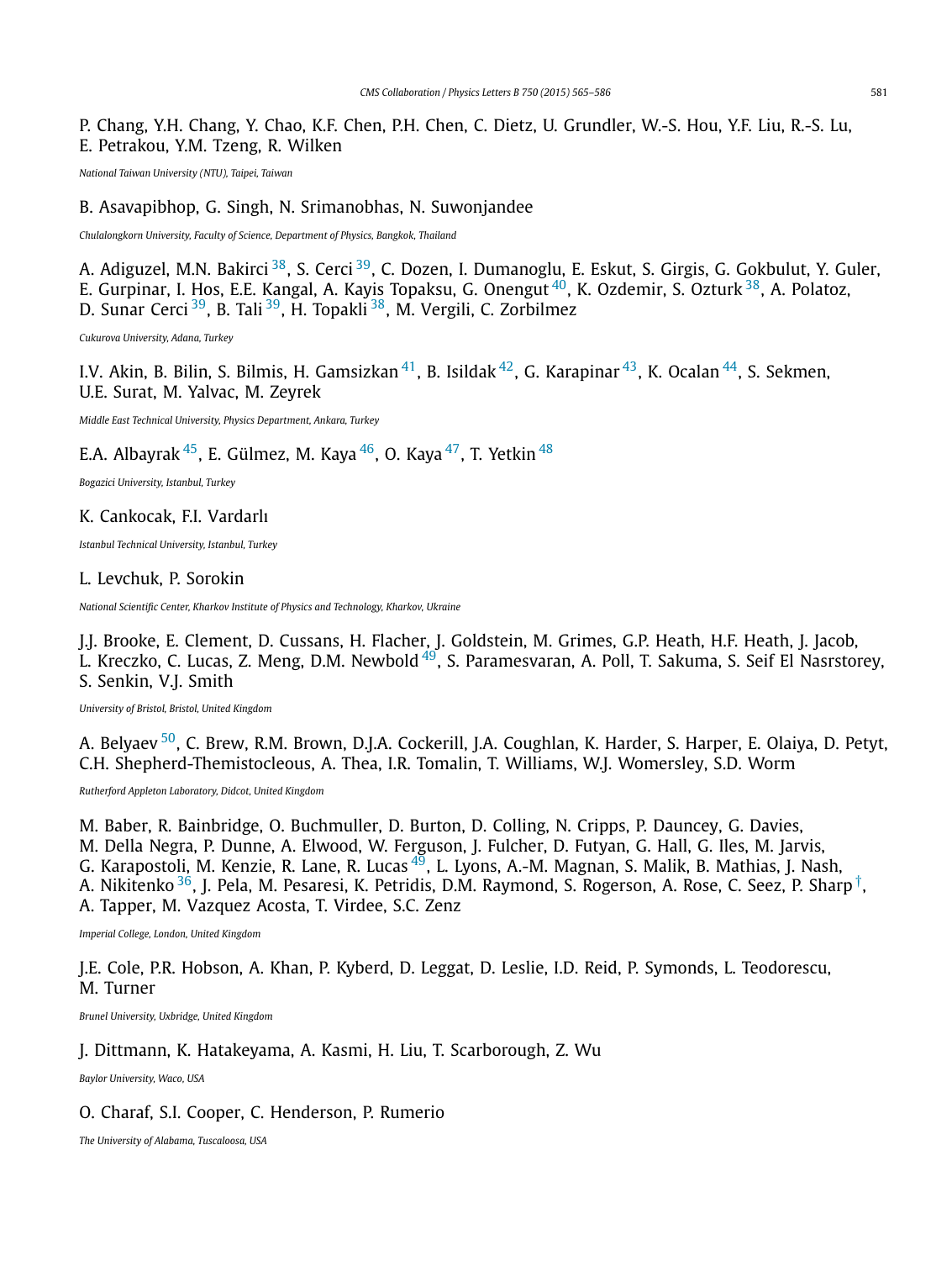# A. Avetisyan, T. Bose, C. Fantasia, P. Lawson, C. Richardson, J. Rohlf, J. St. John, L. Sulak

*Boston University, Boston, USA*

J. Alimena, E. Berry, S. Bhattacharya, G. Christopher, D. Cutts, Z. Demiragli, N. Dhingra, A. Ferapontov, A. Garabedian, U. Heintz, G. Kukartsev, E. Laird, G. Landsberg, M. Luk, M. Narain, M. Segala, T. Sinthuprasith, T. Speer, J. Swanson

*Brown University, Providence, USA*

R. Breedon, G. Breto, M. Calderon De La Barca Sanchez, S. Chauhan, M. Chertok, J. Conway, R. Conway, P.T. Cox, R. Erbacher, M. Gardner, W. Ko, R. Lander, M. Mulhearn, D. Pellett, J. Pilot, F. Ricci-Tam, S. Shalhout, J. Smith, M. Squires, D. Stolp, M. Tripathi, S. Wilbur, R. Yohay

*University of California, Davis, Davis, USA*

R. Cousins, P. Everaerts, C. Farrell, J. Hauser, M. Ignatenko, G. Rakness, E. Takasugi, V. Valuev, M. Weber

*University of California, Los Angeles, USA*

K. Burt, R. Clare, J. Ellison, J.W. Gary, G. Hanson, J. Heilman, M. Ivova Rikova, P. Jandir, E. Kennedy, F. Lacroix, O.R. Long, A. Luthra, M. Malberti, M. Olmedo Negrete, A. Shrinivas, S. Sumowidagdo, S. Wimpenny

*University of California, Riverside, Riverside, USA*

J.G. Branson, G.B. Cerati, S. Cittolin, R.T. D'Agnolo, A. Holzner, R. Kelley, D. Klein, J. Letts, I. Macneill, D. Olivito, S. Padhi, C. Palmer, M. Pieri, M. Sani, V. Sharma, S. Simon, M. Tadel, Y. Tu, A. Vartak, C. Welke, F. Würthwein, A. Yagil, G. Zevi Della Porta

*University of California, San Diego, La Jolla, USA*

D. Barge, J. Bradmiller-Feld, C. Campagnari, T. Danielson, A. Dishaw, V. Dutta, K. Flowers, M. Franco Sevilla, P. Geffert, C. George, F. Golf, L. Gouskos, J. Incandela, C. Justus, N. Mccoll, S.D. Mullin, J. Richman, D. Stuart, W. To, C. West, J. Yoo

*University of California, Santa Barbara, Santa Barbara, USA*

A. Apresyan, A. Bornheim, J. Bunn, Y. Chen, J. Duarte, A. Mott, H.B. Newman, C. Pena, M. Pierini, M. Spiropulu, J.R. Vlimant, R. Wilkinson, S. Xie, R.Y. Zhu

*California Institute of Technology, Pasadena, USA*

V. Azzolini, A. Calamba, B. Carlson, T. Ferguson, Y. Iiyama, M. Paulini, J. Russ, H. Vogel, I. Vorobiev

*Carnegie Mellon University, Pittsburgh, USA*

J.P. Cumalat, W.T. Ford, A. Gaz, M. Krohn, E. Luiggi Lopez, U. Nauenberg, J.G. Smith, K. Stenson, S.R. Wagner

*University of Colorado at Boulder, Boulder, USA*

J. Alexander, A. Chatterjee, J. Chaves, J. Chu, S. Dittmer, N. Eggert, N. Mirman, G. Nicolas Kaufman, J.R. Patterson, A. Ryd, E. Salvati, L. Skinnari, W. Sun, W.D. Teo, J. Thom, J. Thompson, J. Tucker, Y. Weng, L. Winstrom, P. Wittich

*Cornell University, Ithaca, USA*

D. Winn

*Fairfield University, Fairfield, USA*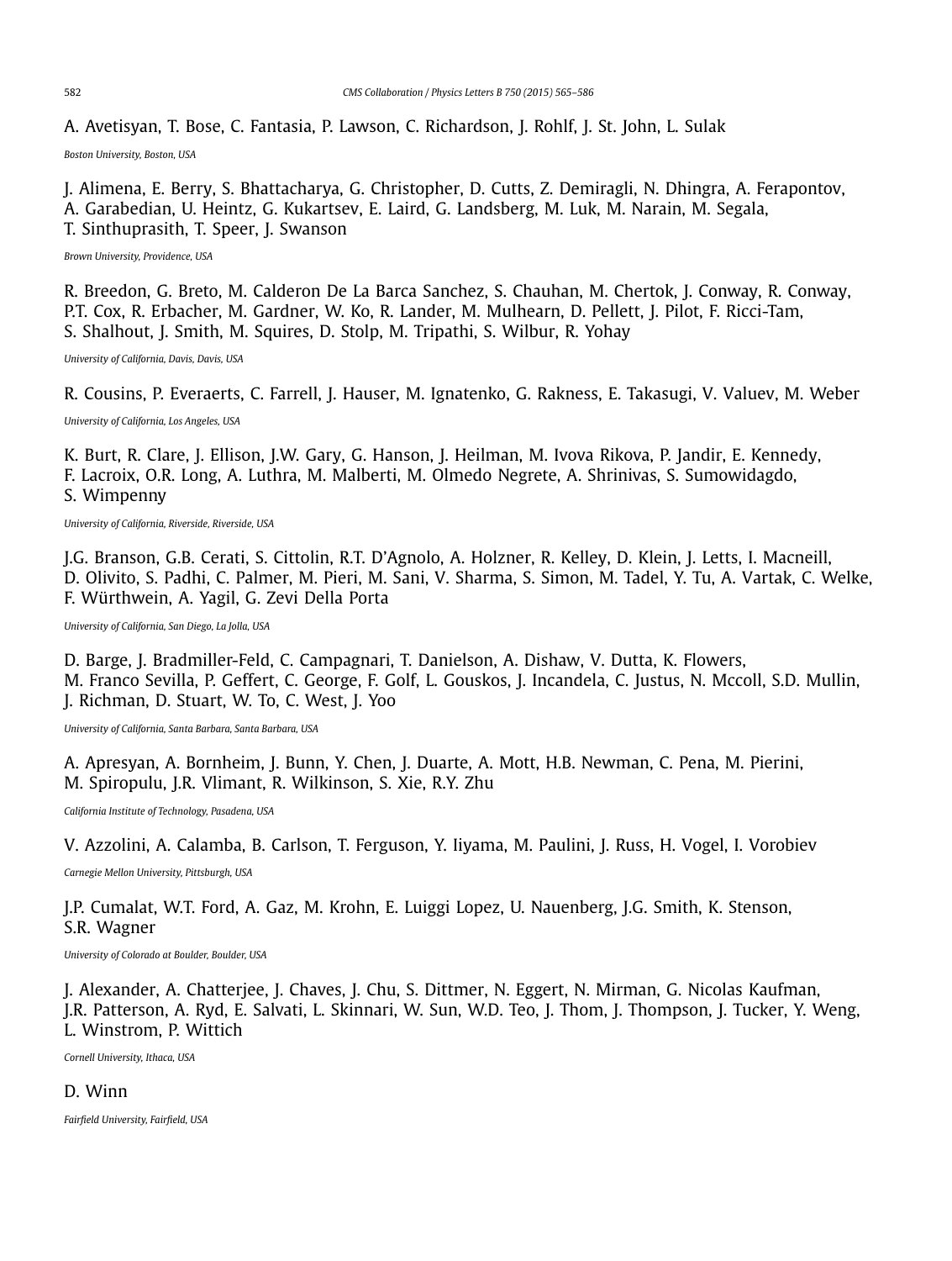S. Abdullin, M. Albrow, J. Anderson, G. Apollinari, L.A.T. Bauerdick, A. Beretvas, J. Berryhill, P.C. Bhat, G. Bolla, K. Burkett, J.N. Butler, H.W.K. Cheung, F. Chlebana, S. Cihangir, V.D. Elvira, I. Fisk, J. Freeman, E. Gottschalk, L. Gray, D. Green, S. Grünendahl, O. Gutsche, J. Hanlon, D. Hare, R.M. Harris, J. Hirschauer, B. Hooberman, S. Jindariani, M. Johnson, U. Joshi, B. Klima, B. Kreis, S. Kwan [†,](#page-20-0) J. Linacre, D. Lincoln, R. Lipton, T. Liu, J. Lykken, K. Maeshima, J.M. Marraffino, V.I. Martinez Outschoorn, S. Maruyama, D. Mason, P. McBride, P. Merkel, K. Mishra, S. Mrenna, S. Nahn, C. Newman-Holmes, V. O'Dell, O. Prokofyev, E. Sexton-Kennedy, S. Sharma, A. Soha, W.J. Spalding, L. Spiegel, L. Taylor, S. Tkaczyk, N.V. Tran, L. Uplegger, E.W. Vaandering, R. Vidal, A. Whitbeck, J. Whitmore, F. Yang

*Fermi National Accelerator Laboratory, Batavia, USA*

D. Acosta, P. Avery, P. Bortignon, D. Bourilkov, M. Carver, D. Curry, S. Das, M. De Gruttola, G.P. Di Giovanni, R.D. Field, M. Fisher, I.K. Furic, J. Hugon, J. Konigsberg, A. Korytov, T. Kypreos, J.F. Low, K. Matchev, H. Mei, P. Milenovic<sup>51</sup>, G. Mitselmakher, L. Muniz, A. Rinkevicius, L. Shchutska, M. Snowball, D. Sperka, J. Yelton, M. Zakaria

*University of Florida, Gainesville, USA*

S. Hewamanage, S. Linn, P. Markowitz, G. Martinez, J.L. Rodriguez

*Florida International University, Miami, USA*

T. Adams, A. Askew, J. Bochenek, B. Diamond, J. Haas, S. Hagopian, V. Hagopian, K.F. Johnson, H. Prosper, V. Veeraraghavan, M. Weinberg

*Florida State University, Tallahassee, USA*

M.M. Baarmand, M. Hohlmann, H. Kalakhety, F. Yumiceva

*Florida Institute of Technology, Melbourne, USA*

M.R. Adams, L. Apanasevich, D. Berry, R.R. Betts, I. Bucinskaite, R. Cavanaugh, O. Evdokimov, L. Gauthier, C.E. Gerber, D.J. Hofman, P. Kurt, C. O'Brien, I.D. Sandoval Gonzalez, C. Silkworth, P. Turner, N. Varelas

*University of Illinois at Chicago (UIC), Chicago, USA*

B. Bilki [52,](#page-21-0) W. Clarida, K. Dilsiz, M. Haytmyradov, J.-P. Merlo, H. Mermerkaya [53,](#page-21-0) A. Mestvirishvili, A. Moeller, J. Nachtman, H. Ogul, Y. Onel, F. Ozok<sup>45</sup>, A. Penzo, R. Rahmat, S. Sen, P. Tan, E. Tiras, J. Wetzel, K. Yi

*The University of Iowa, Iowa City, USA*

I. Anderson, B.A. Barnett, B. Blumenfeld, S. Bolognesi, D. Fehling, A.V. Gritsan, P. Maksimovic, C. Martin, M. Swartz, M. Xiao

*Johns Hopkins University, Baltimore, USA*

P. Baringer, A. Bean, G. Benelli, C. Bruner, J. Gray, R.P. Kenny III, D. Majumder, M. Malek, M. Murray, D. Noonan, S. Sanders, J. Sekaric, R. Stringer, Q. Wang, J.S. Wood

*The University of Kansas, Lawrence, USA*

I. Chakaberia, A. Ivanov, K. Kaadze, S. Khalil, M. Makouski, Y. Maravin, L.K. Saini, N. Skhirtladze, I. Svintradze

*Kansas State University, Manhattan, USA*

J. Gronberg, D. Lange, F. Rebassoo, D. Wright

*Lawrence Livermore National Laboratory, Livermore, USA*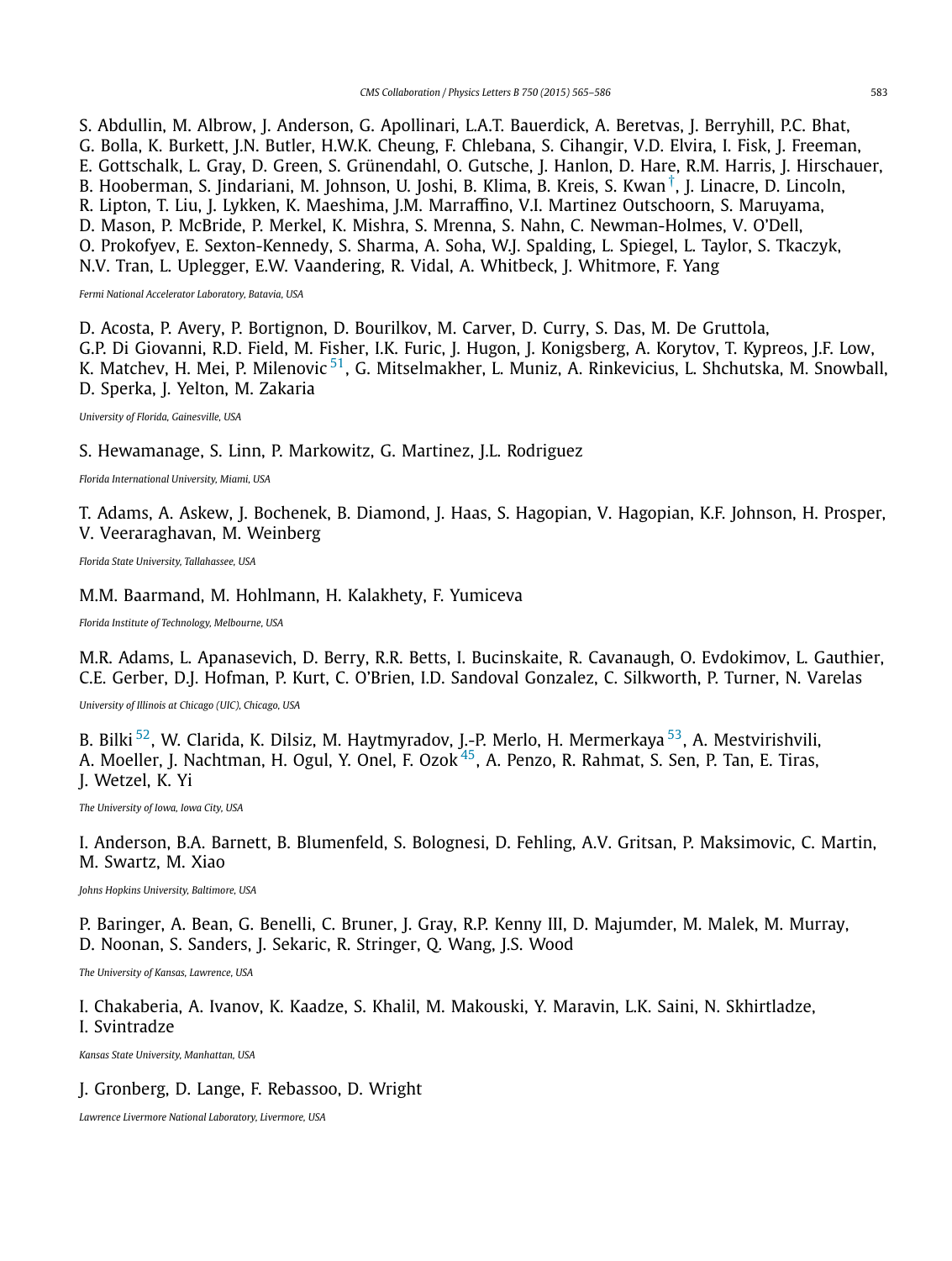A. Baden, A. Belloni, B. Calvert, S.C. Eno, J.A. Gomez, N.J. Hadley, S. Jabeen, R.G. Kellogg, T. Kolberg, Y. Lu, A.C. Mignerey, K. Pedro, A. Skuja, M.B. Tonjes, S.C. Tonwar

*University of Maryland, College Park, USA*

A. Apyan, R. Barbieri, K. Bierwagen, W. Busza, I.A. Cali, L. Di Matteo, G. Gomez Ceballos, M. Goncharov, D. Gulhan, M. Klute, Y.S. Lai, Y.-J. Lee, A. Levin, P.D. Luckey, C. Paus, D. Ralph, C. Roland, G. Roland, G.S.F. Stephans, K. Sumorok, D. Velicanu, J. Veverka, B. Wyslouch, M. Yang, M. Zanetti, V. Zhukova

*Massachusetts Institute of Technology, Cambridge, USA*

B. Dahmes, A. Gude, S.C. Kao, K. Klapoetke, Y. Kubota, J. Mans, S. Nourbakhsh, N. Pastika, R. Rusack, A. Singovsky, N. Tambe, J. Turkewitz

*University of Minnesota, Minneapolis, USA*

J.G. Acosta, S. Oliveros

*University of Mississippi, Oxford, USA*

E. Avdeeva, K. Bloom, S. Bose, D.R. Claes, A. Dominguez, R. Gonzalez Suarez, J. Keller, D. Knowlton, I. Kravchenko, J. Lazo-Flores, F. Meier, F. Ratnikov, G.R. Snow, M. Zvada

*University of Nebraska-Lincoln, Lincoln, USA*

J. Dolen, A. Godshalk, I. Iashvili, A. Kharchilava, A. Kumar, S. Rappoccio

*State University of New York at Buffalo, Buffalo, USA*

G. Alverson, E. Barberis, D. Baumgartel, M. Chasco, A. Massironi, D.M. Morse, D. Nash, T. Orimoto, D. Trocino, R.-J. Wang, D. Wood, J. Zhang

*Northeastern University, Boston, USA*

K.A. Hahn, A. Kubik, N. Mucia, N. Odell, B. Pollack, A. Pozdnyakov, M. Schmitt, S. Stoynev, K. Sung, M. Velasco, S. Won

*Northwestern University, Evanston, USA*

A. Brinkerhoff, K.M. Chan, A. Drozdetskiy, M. Hildreth, C. Jessop, D.J. Karmgard, N. Kellams, K. Lannon, S. Lynch, N. Marinelli, Y. Musienko [28,](#page-21-0) T. Pearson, M. Planer, R. Ruchti, G. Smith, N. Valls, M. Wayne, M. Wolf, A. Woodard

*University of Notre Dame, Notre Dame, USA*

L. Antonelli, J. Brinson, B. Bylsma, L.S. Durkin, S. Flowers, A. Hart, C. Hill, R. Hughes, K. Kotov, T.Y. Ling, W. Luo, D. Puigh, M. Rodenburg, B.L. Winer, H. Wolfe, H.W. Wulsin

*The Ohio State University, Columbus, USA*

O. Driga, P. Elmer, J. Hardenbrook, P. Hebda, S.A. Koay, P. Lujan, D. Marlow, T. Medvedeva, M. Mooney, J. Olsen, P. Piroué, X. Quan, H. Saka, D. Stickland<sup>2</sup>, C. Tully, J.S. Werner, A. Zuranski

*Princeton University, Princeton, USA*

E. Brownson, S. Malik, H. Mendez, J.E. Ramirez Vargas

*University of Puerto Rico, Mayaguez, USA*

V.E. Barnes, D. Benedetti, D. Bortoletto, M. De Mattia, L. Gutay, Z. Hu, M.K. Jha, M. Jones, K. Jung, M. Kress, N. Leonardo, D.H. Miller, N. Neumeister, F. Primavera, B.C. Radburn-Smith, X. Shi, I. Shipsey, D. Silvers, A. Svyatkovskiy, F. Wang, W. Xie, L. Xu, J. Zablocki

*Purdue University, West Lafayette, USA*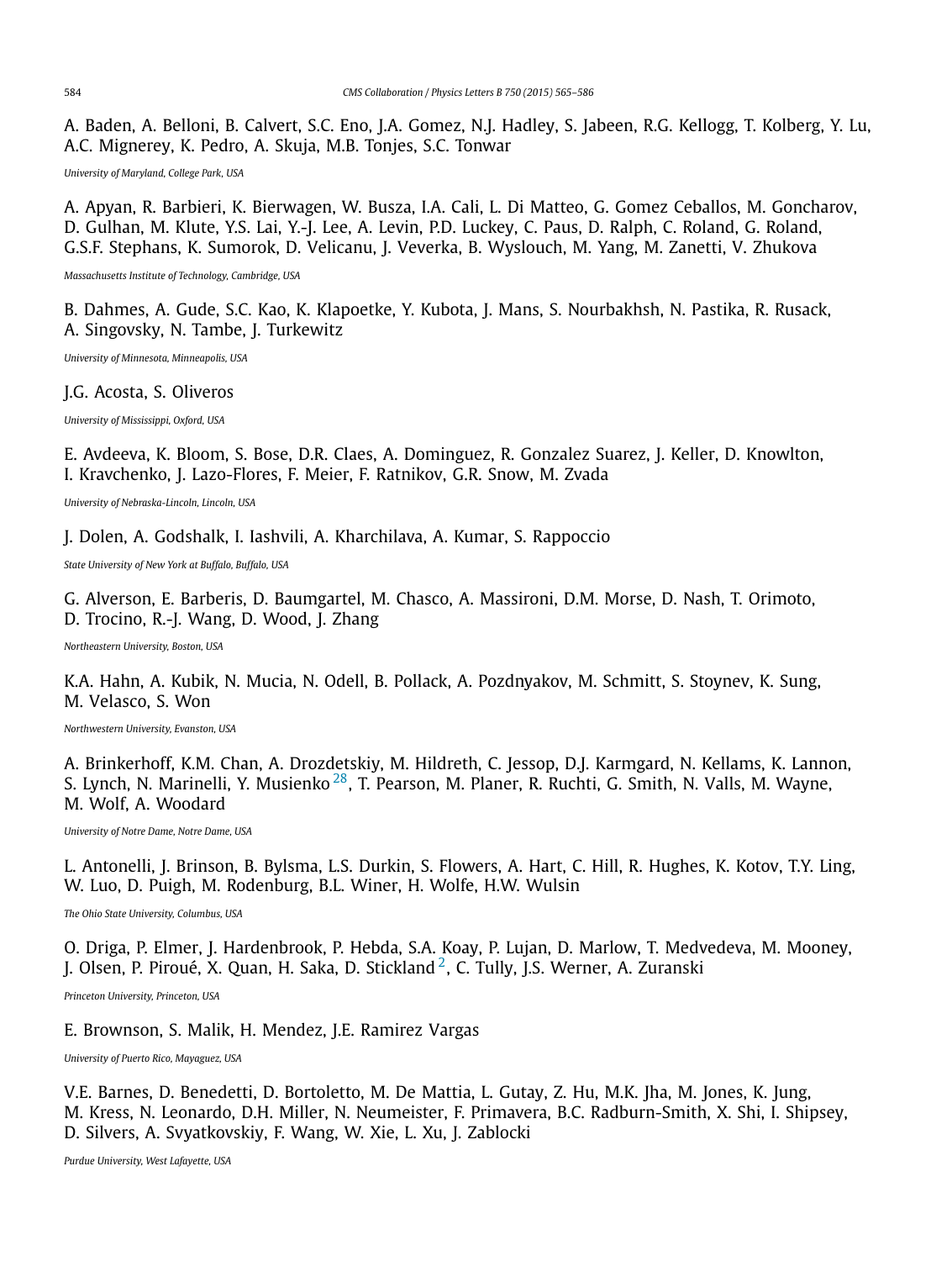# <span id="page-20-0"></span>N. Parashar, J. Stupak

*Purdue University Calumet, Hammond, USA*

A. Adair, B. Akgun, K.M. Ecklund, F.J.M. Geurts, W. Li, B. Michlin, B.P. Padley, R. Redjimi, J. Roberts, J. Zabel

*Rice University, Houston, USA*

B. Betchart, A. Bodek, P. de Barbaro, R. Demina, Y. Eshaq, T. Ferbel, M. Galanti, A. Garcia-Bellido, P. Goldenzweig, J. Han, A. Harel, O. Hindrichs, A. Khukhunaishvili, S. Korjenevski, G. Petrillo, D. Vishnevskiy

*University of Rochester, Rochester, USA*

R. Ciesielski, L. Demortier, K. Goulianos, C. Mesropian

*The Rockefeller University, New York, USA*

S. Arora, A. Barker, J.P. Chou, C. Contreras-Campana, E. Contreras-Campana, D. Duggan, D. Ferencek, Y. Gershtein, R. Gray, E. Halkiadakis, D. Hidas, S. Kaplan, A. Lath, S. Panwalkar, M. Park, R. Patel, S. Salur, S. Schnetzer, D. Sheffield, S. Somalwar, R. Stone, S. Thomas, P. Thomassen, M. Walker

*Rutgers, The State University of New Jersey, Piscataway, USA*

K. Rose, S. Spanier, A. York

*University of Tennessee, Knoxville, USA*

O. Bouhali [54](#page-21-0), A. Castaneda Hernandez, R. Eusebi, W. Flanagan, J. Gilmore, T. Kamon [55,](#page-21-0) V. Khotilovich, V. Krutelyov, R. Montalvo, I. Osipenkov, Y. Pakhotin, A. Perloff, J. Roe, A. Rose, A. Safonov, I. Suarez, A. Tatarinov, K.A. Ulmer

*Texas A&M University, College Station, USA*

N. Akchurin, C. Cowden, J. Damgov, C. Dragoiu, P.R. Dudero, J. Faulkner, K. Kovitanggoon, S. Kunori, S.W. Lee, T. Libeiro, I. Volobouev

*Texas Tech University, Lubbock, USA*

E. Appelt, A.G. Delannoy, S. Greene, A. Gurrola, W. Johns, C. Maguire, Y. Mao, A. Melo, M. Sharma, P. Sheldon, B. Snook, S. Tuo, J. Velkovska

*Vanderbilt University, Nashville, USA*

M.W. Arenton, S. Boutle, B. Cox, B. Francis, J. Goodell, R. Hirosky, A. Ledovskoy, H. Li, C. Lin, C. Neu, J. Wood

*University of Virginia, Charlottesville, USA*

C. Clarke, R. Harr, P.E. Karchin, C. Kottachchi Kankanamge Don, P. Lamichhane, J. Sturdy

*Wayne State University, Detroit, USA*

D.A. Belknap, D. Carlsmith, M. Cepeda, S. Dasu, L. Dodd, S. Duric, E. Friis, R. Hall-Wilton, M. Herndon, A. Hervé, P. Klabbers, A. Lanaro, C. Lazaridis, A. Levine, R. Loveless, A. Mohapatra, I. Ojalvo, T. Perry, G.A. Pierro, G. Polese, I. Ross, T. Sarangi, A. Savin, W.H. Smith, D. Taylor, C. Vuosalo, N. Woods

*University of Wisconsin, Madison, USA*

† Deceased.

<sup>1</sup> Also at Vienna University of Technology, Vienna, Austria.

<sup>&</sup>lt;sup>2</sup> Also at CERN, European Organization for Nuclear Research, Geneva, Switzerland.

<sup>3</sup> Also at Institut Pluridisciplinaire Hubert Curien, Université de Strasbourg, Université de Haute Alsace Mulhouse, CNRS/IN2P3, Strasbourg, France.